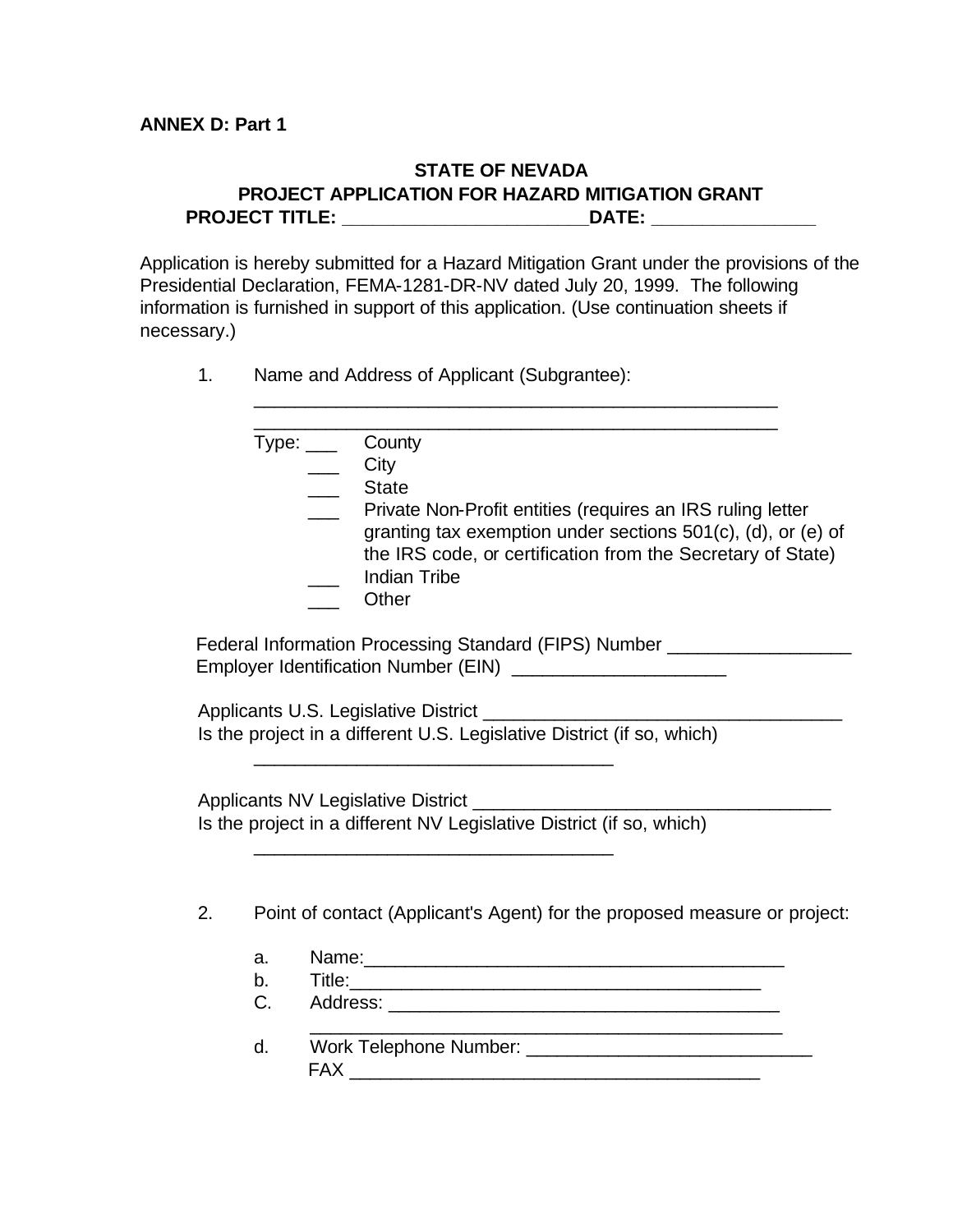- 3. Alternate contact:
	- a. Name:\_\_\_\_\_\_\_\_\_\_\_\_\_\_\_\_\_\_\_\_\_\_\_\_\_\_\_\_\_\_\_\_\_\_\_\_\_\_\_\_\_
	- b. Title:\_\_\_\_\_\_\_\_\_\_\_\_\_\_\_\_\_\_\_\_\_\_\_\_\_\_\_\_\_\_\_\_\_\_\_\_\_\_\_\_
	- c. Address: \_\_\_\_\_\_\_\_\_\_\_\_\_\_\_\_\_\_\_\_\_\_\_\_\_\_\_\_\_\_\_\_\_\_\_\_\_\_
	- $\mathcal{L}_\text{max} = \frac{1}{2} \sum_{i=1}^n \frac{1}{2} \sum_{i=1}^n \frac{1}{2} \sum_{i=1}^n \frac{1}{2} \sum_{i=1}^n \frac{1}{2} \sum_{i=1}^n \frac{1}{2} \sum_{i=1}^n \frac{1}{2} \sum_{i=1}^n \frac{1}{2} \sum_{i=1}^n \frac{1}{2} \sum_{i=1}^n \frac{1}{2} \sum_{i=1}^n \frac{1}{2} \sum_{i=1}^n \frac{1}{2} \sum_{i=1}^n \frac{1}{2} \sum_{i=1}^n$ d. Work Telephone Number: FAX \_\_\_\_\_\_\_\_\_\_\_\_\_\_\_\_\_\_\_\_\_\_\_\_\_\_\_\_\_\_\_\_\_\_\_\_\_\_
- 4. Location of proposed mitigation measure or project (include a map or drawing of the area showing location by road or street within the appropriate city, county, etc.)

\_\_\_\_\_\_\_\_\_\_\_\_\_\_\_\_\_\_\_\_\_\_\_\_\_\_\_\_\_\_\_\_\_\_\_\_\_\_\_\_\_\_\_\_\_\_\_\_\_\_\_ \_\_\_\_\_\_\_\_\_\_\_\_\_\_\_\_\_\_\_\_\_\_\_\_\_\_\_\_\_\_\_\_\_\_\_\_\_\_\_\_\_\_\_\_\_\_\_\_\_\_\_

- 5. Description of the proposed mitigation measure or project:
	- a. Describe any previous damage which has been caused by a disaster (Include any damage from the current disaster and any repetitive damage):

\_\_\_\_\_\_\_\_\_\_\_\_\_\_\_\_\_\_\_\_\_\_\_\_\_\_\_\_\_\_\_\_\_\_\_\_\_\_\_\_\_\_\_\_\_\_ \_\_\_\_\_\_\_\_\_\_\_\_\_\_\_\_\_\_\_\_\_\_\_\_\_\_\_\_\_\_\_\_\_\_\_\_\_\_\_\_\_\_\_\_\_\_ \_\_\_\_\_\_\_\_\_\_\_\_\_\_\_\_\_\_\_\_\_\_\_\_\_\_\_\_\_\_\_\_\_\_\_\_\_\_\_\_\_\_\_\_\_\_

\_\_\_\_\_\_\_\_\_\_\_\_\_\_\_\_\_\_\_\_\_\_\_\_\_\_\_\_\_\_\_\_\_\_\_\_\_\_\_\_\_\_\_\_\_\_

b. Describe the work that will be necessary to prevent damage from occurring in the future or reducing substantially the damage that would occur if a similar event occurred again:

\_\_\_\_\_\_\_\_\_\_\_\_\_\_\_\_\_\_\_\_\_\_\_\_\_\_\_\_\_\_\_\_\_\_\_\_\_\_\_\_\_\_\_\_\_\_ \_\_\_\_\_\_\_\_\_\_\_\_\_\_\_\_\_\_\_\_\_\_\_\_\_\_\_\_\_\_\_\_\_\_\_\_\_\_\_\_\_\_\_\_\_\_ \_\_\_\_\_\_\_\_\_\_\_\_\_\_\_\_\_\_\_\_\_\_\_\_\_\_\_\_\_\_\_\_\_\_\_\_\_\_\_\_\_\_\_\_\_\_ \_\_\_\_\_\_\_\_\_\_\_\_\_\_\_\_\_\_\_\_\_\_\_\_\_\_\_\_\_\_\_\_\_\_\_\_\_\_\_\_\_\_\_\_\_\_ \_\_\_\_\_\_\_\_\_\_\_\_\_\_\_\_\_\_\_\_\_\_\_\_\_\_\_\_\_\_\_\_\_\_\_\_\_\_\_\_\_\_\_\_\_\_

6. The estimated cost for the proposed mitigation measure or project is: (ensure that detailed and complete documentation is submitted supporting each grant request.)

\_\_\_\_\_\_\_\_\_\_\_\_\_\_\_\_\_\_\_\_\_\_\_\_\_\_\_\_\_\_\_\_\_\_\_\_\_\_\_\_\_\_\_\_\_\_\_\_\_\_\_ \_\_\_\_\_\_\_\_\_\_\_\_\_\_\_\_\_\_\_\_\_\_\_\_\_\_\_\_\_\_\_\_\_\_\_\_\_\_\_\_\_\_\_\_\_\_\_\_\_\_\_

7. Alternatives (3 required, which can include the proposed project and a noaction alternative):

\_\_\_\_\_\_\_\_\_\_\_\_\_\_\_\_\_\_\_\_\_\_\_\_\_\_\_\_\_\_\_\_\_\_\_\_\_\_\_\_\_\_\_\_\_\_\_\_\_\_\_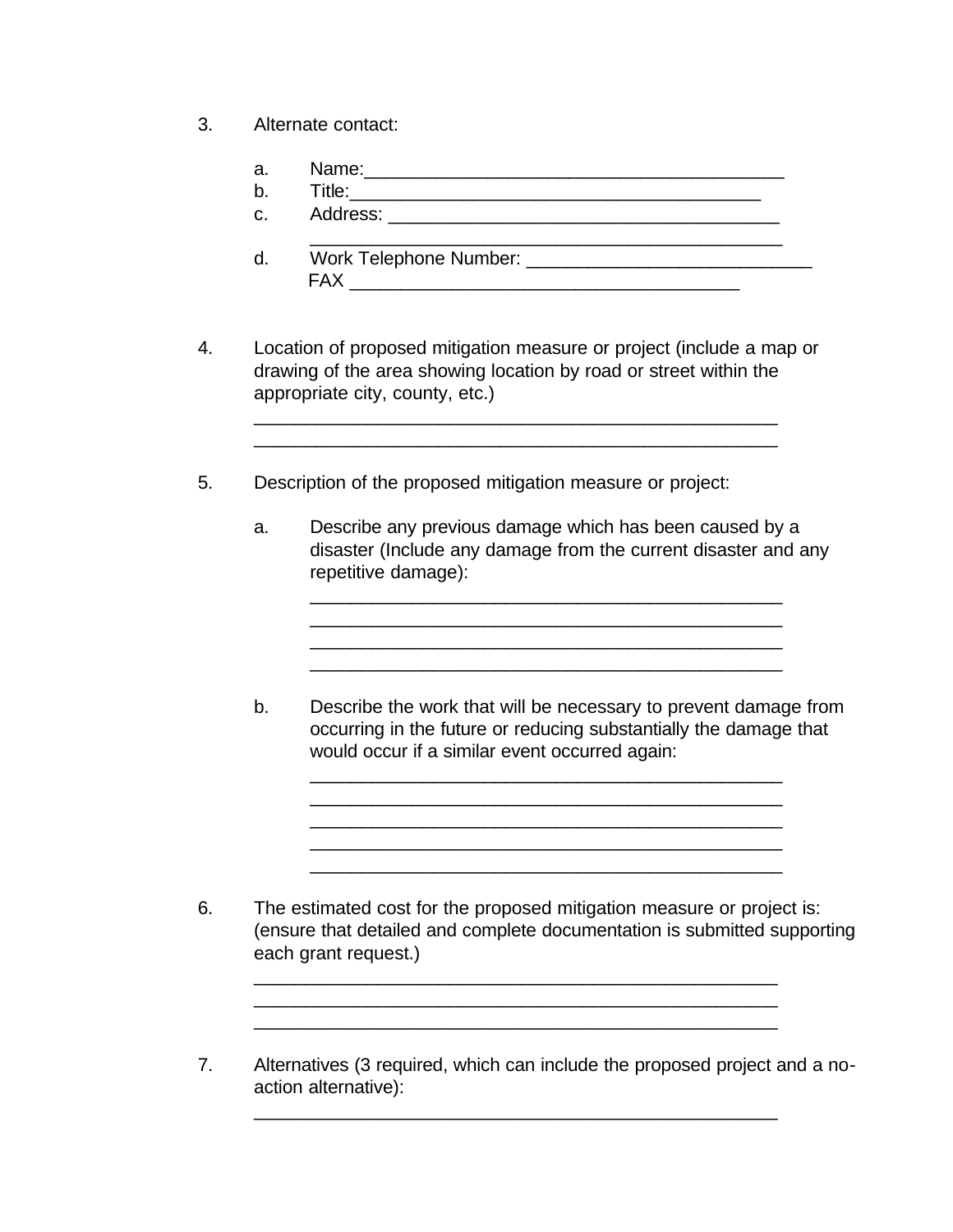| 8.  | Explain how the cost of the project compares with the anticipated value of<br>future damage reduction (the benefits must be greater than the cost):                                                                                             |
|-----|-------------------------------------------------------------------------------------------------------------------------------------------------------------------------------------------------------------------------------------------------|
|     | Detailed Work Schedule (Should correspond with cost categories):                                                                                                                                                                                |
|     |                                                                                                                                                                                                                                                 |
| 9.  | All projects must be in compliance with National Environmental Policy Act<br>and state environmental regulations. Complete the Environmental<br>Consideration form. Will this project have a significant impact on the<br>environment? Yes_No_. |
|     | If yes, has an environmental impact assessment been made?<br>$Yes$ <sub><math>\_\</math></sub> No $\_\_$                                                                                                                                        |
|     | If yes, include a copy with this application. Explain as necessary.                                                                                                                                                                             |
| 10. | Does the project comply with all federal requirements for the Hazard<br>Mitigation Grant Program as outlined in the program guidance provided?                                                                                                  |
| 11. | How many people (families and individuals) will benefit from the project?<br>Families: ____________________________Individuals: _____________________________                                                                                   |
| 12. | This program requires a 75/25 cost sharing; 75% federal and 25%<br>nonfederal. Has funding been committed to support the non-federal<br>share? Yes No                                                                                           |

\_\_\_\_\_\_\_\_\_\_\_\_\_\_\_\_\_\_\_\_\_\_\_\_\_\_\_\_\_\_\_\_\_\_\_\_\_\_\_\_\_\_\_\_\_\_\_\_\_\_\_ \_\_\_\_\_\_\_\_\_\_\_\_\_\_\_\_\_\_\_\_\_\_\_\_\_\_\_\_\_\_\_\_\_\_\_\_\_\_\_\_\_\_\_\_\_\_\_\_\_\_\_

Describe the non-federal funding source: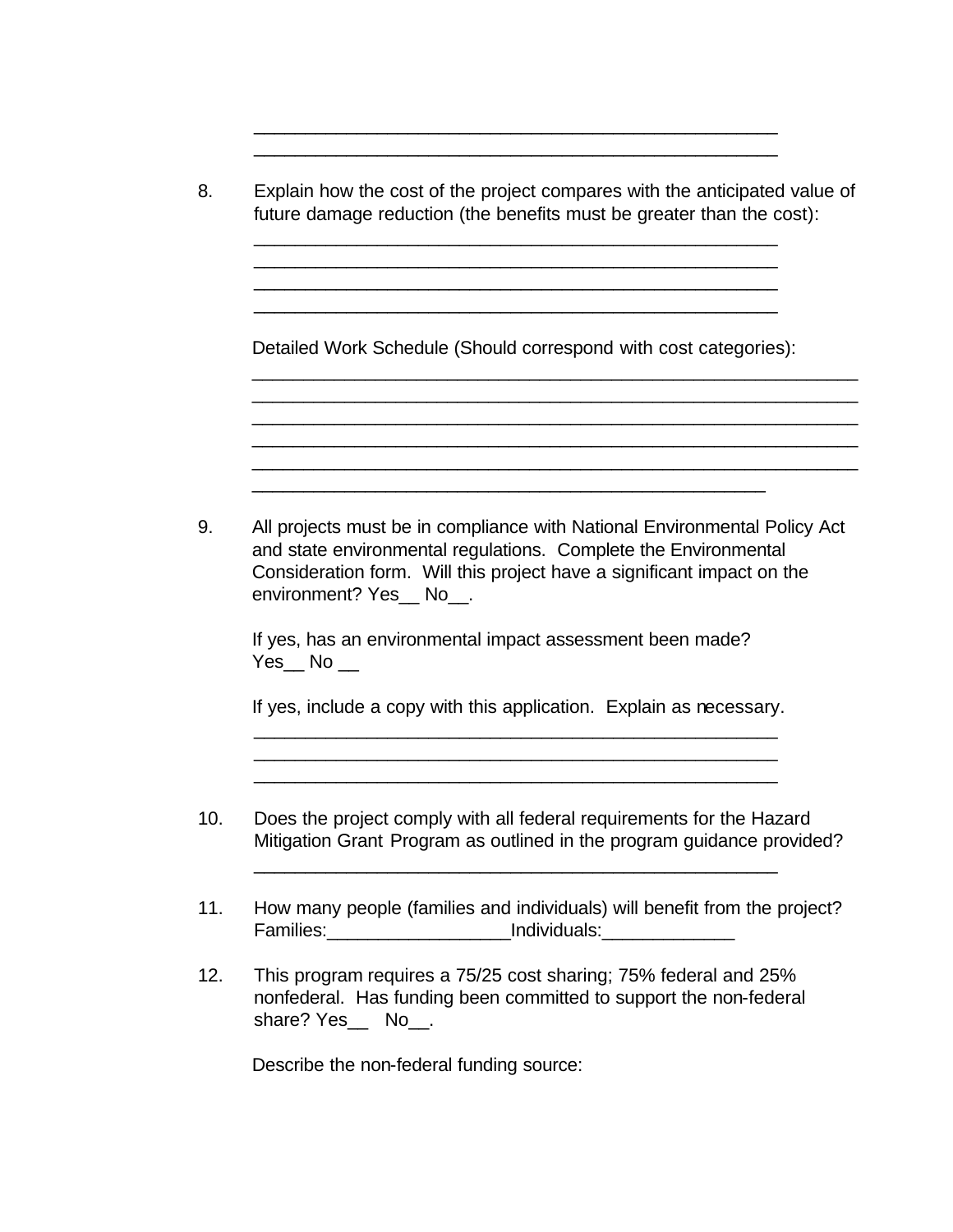- 13. Does the community participate in the National Flood Insurance Program? Yes\_No
- 14. Does the applicant (Subgrantee) agree to provide the necessary maintenance required after completion of the project? Yes No
- 15. Does this proposal address a recurrent or repetitive problem rather than a one time event and are benefits permanent or long-term rather than temporary or short-term:

\_\_\_\_\_\_\_\_\_\_\_\_\_\_\_\_\_\_\_\_\_\_\_\_\_\_\_\_\_\_\_\_\_\_\_\_\_\_\_\_\_\_\_\_\_\_\_\_\_\_\_ \_\_\_\_\_\_\_\_\_\_\_\_\_\_\_\_\_\_\_\_\_\_\_\_\_\_\_\_\_\_\_\_\_\_\_\_\_\_\_\_\_\_\_\_\_\_\_\_\_\_\_

16. Is this project being funded in any part by other Federal Funding sources (for example: other disaster programs such as Public Assistance, Army Corps of Engineers, or the Natural Resources and Conservation Service)?

The undersigned does hereby submit this application for financial assistance under the State Hazard Mitigation Grant Program and does certify that the organization/community/county will fulfill all requirements of the program as contained in the program guidelines.

| Organization Name & Address       |
|-----------------------------------|
| Signature-Applicant ⇒ Agent       |
| Signature-Chief Executive Officer |
| Date                              |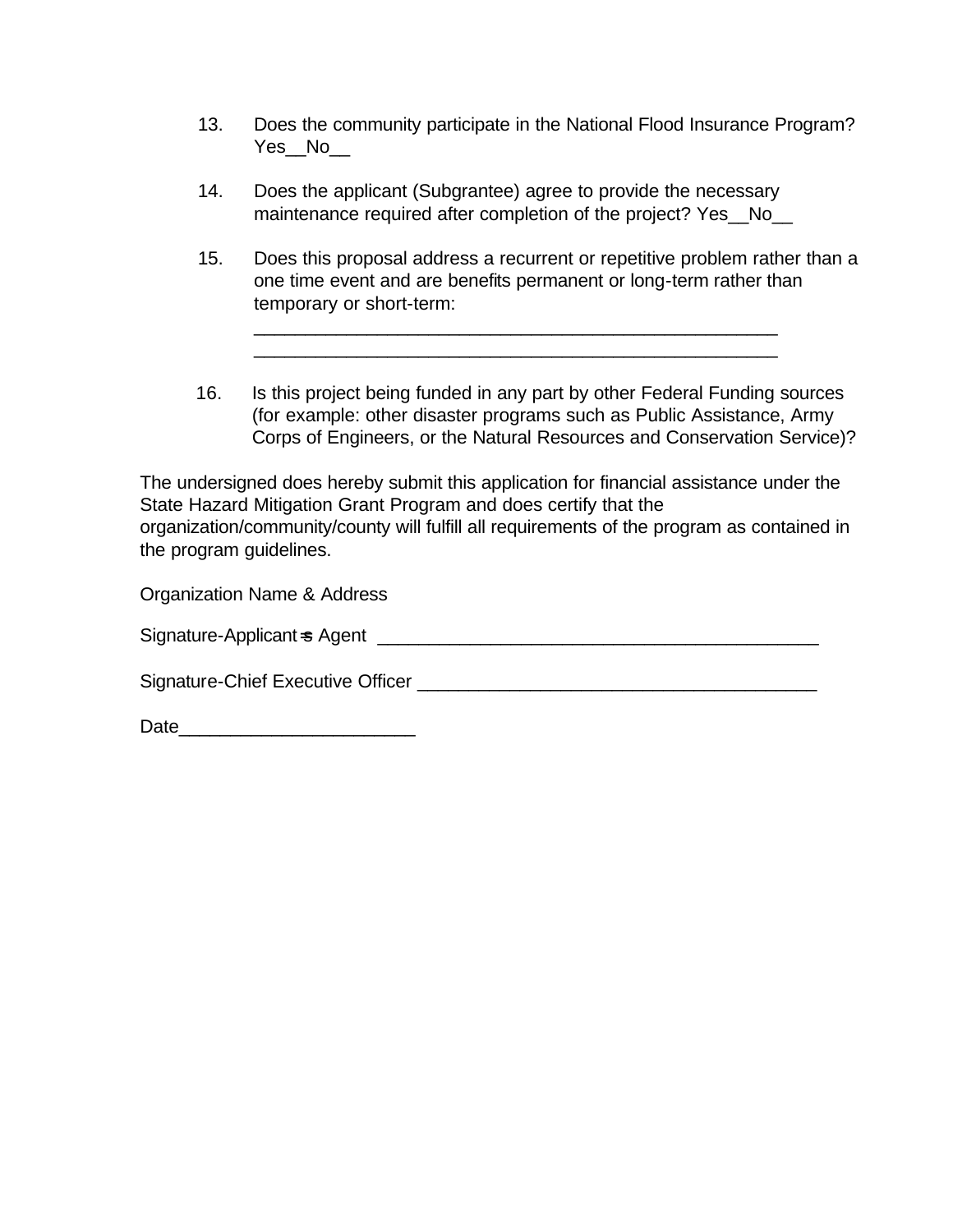**ANNEX D: Part 2**

#### **DESIGNATION OF APPLICANT AGENT**

NAME TITLE

\_\_\_\_\_\_\_\_\_\_\_\_\_\_\_\_\_\_\_\_\_\_\_\_\_\_\_\_\_\_\_\_\_\_\_\_\_\_\_\_\_\_\_\_\_\_\_\_\_\_\_\_\_\_\_\_\_\_\_\_\_\_\_\_

 $\_$  , and the set of the set of the set of the set of the set of the set of the set of the set of the set of the set of the set of the set of the set of the set of the set of the set of the set of the set of the set of th

Business Phone **Home Phone** 

is hereby authorized to execute for and on behalf

of\_\_\_\_\_\_\_\_\_\_\_\_\_\_\_\_\_\_\_\_\_\_\_\_\_(Name of Subgrantee), a public entity established under the laws of the State of Nevada, this application and to file it with the Nevada Division of Emergency Management for the purpose of obtaining certain Federal financial assistance under the Robert T. Stafford Disaster Relief and Emergency Assistance Act (Public Law 100-707) or under the Federal Disaster Relief Act of 1974 (Public Law 93-288 as amended) or otherwise available from the President's Disaster Relief Fund.

That\_\_\_\_\_\_\_\_\_\_\_\_\_\_\_\_\_\_\_\_\_\_\_\_\_\_\_\_\_\_\_\_\_\_\_(Name of Subgrantee), a public entity established under the laws of the State of Nevada, hereby authorizes its agent to provide to the State and to the Federal Emergency Management Agency for all matters pertaining to such Federal disaster assistance the assurances attached to the project application.

Approved By

Type name and title

**Signature** 

Date

 (Notary Seal) required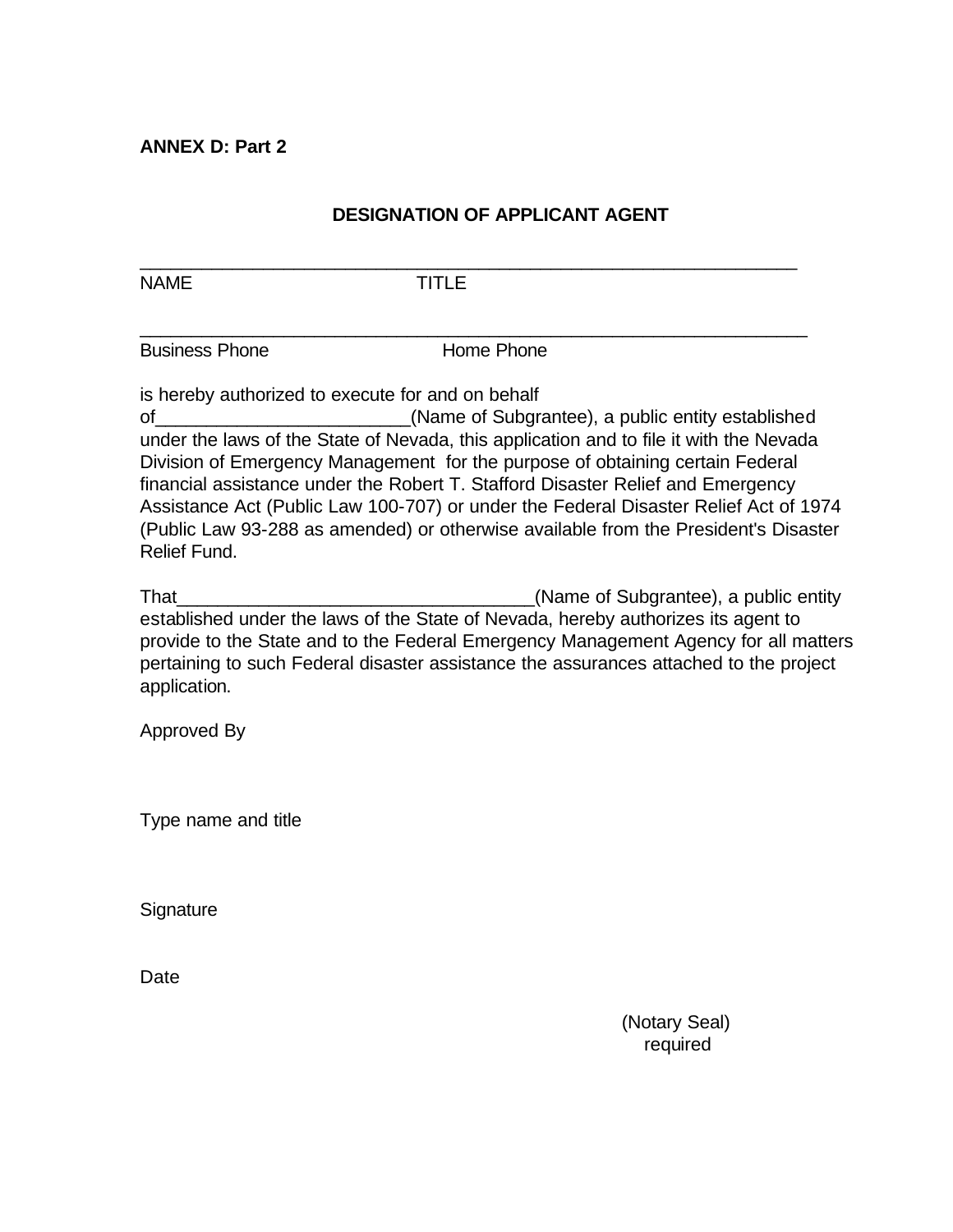#### **ANNEX D: Part 3**

#### **Environmental Considerations Questionnaire**

Projects funded under the Hazard Mitigation Grant Program must comply with the National Environmental Policy Act and State of Nevada environmental requirements. To help meet these requirements, please complete this questionnaire as thoroughly as possible and attach to the Project Application. If a previous Environmental Impact Statement or Environmental Assessment is available, attach it to the application.

Information provided in this questionnaire should be as complete and thorough as possible to expedite approval. "Yes" or "no" answers should be avoided when possible. Instead, try to provide detailed explanations to as many answers as you can. Both beneficial and adverse impacts must be addressed.

1. Purpose and Need

Discuss why the proposed action is needed, describe the problem(s) or issue(s) that is/are being addressed and provide historical or other information that demonstrates the importance of solving the particular problem.

2. Description of the Proposed Action:

Provide a clear statement of the scope of the project (discussing the relationship between each project element), include estimated quantities and costs of needed materials, size of the area affected (if appropriate) and maps and/or diagrams.

3. Alternatives and Associated Impacts:

Provide as detailed a description as possible of each technically feasible alternative and the expected impacts. The "no action" alternative must be described.

4. Affected Environments:  $\overline{a}$ 

Provide a brief description of the project area. Include an assessment of the following: the Physical environment (i.e., water resources -lakes/drainage ditches/streams; land minerals/geology); the Human environment (i.e., health/public safety resources; transportation resources; economic resources; land use; aesthetic resources; recreational resources; historical, cultural and archeological resources); the ecological environment (any rare or unique vegetation; any wildlife, including aquatic and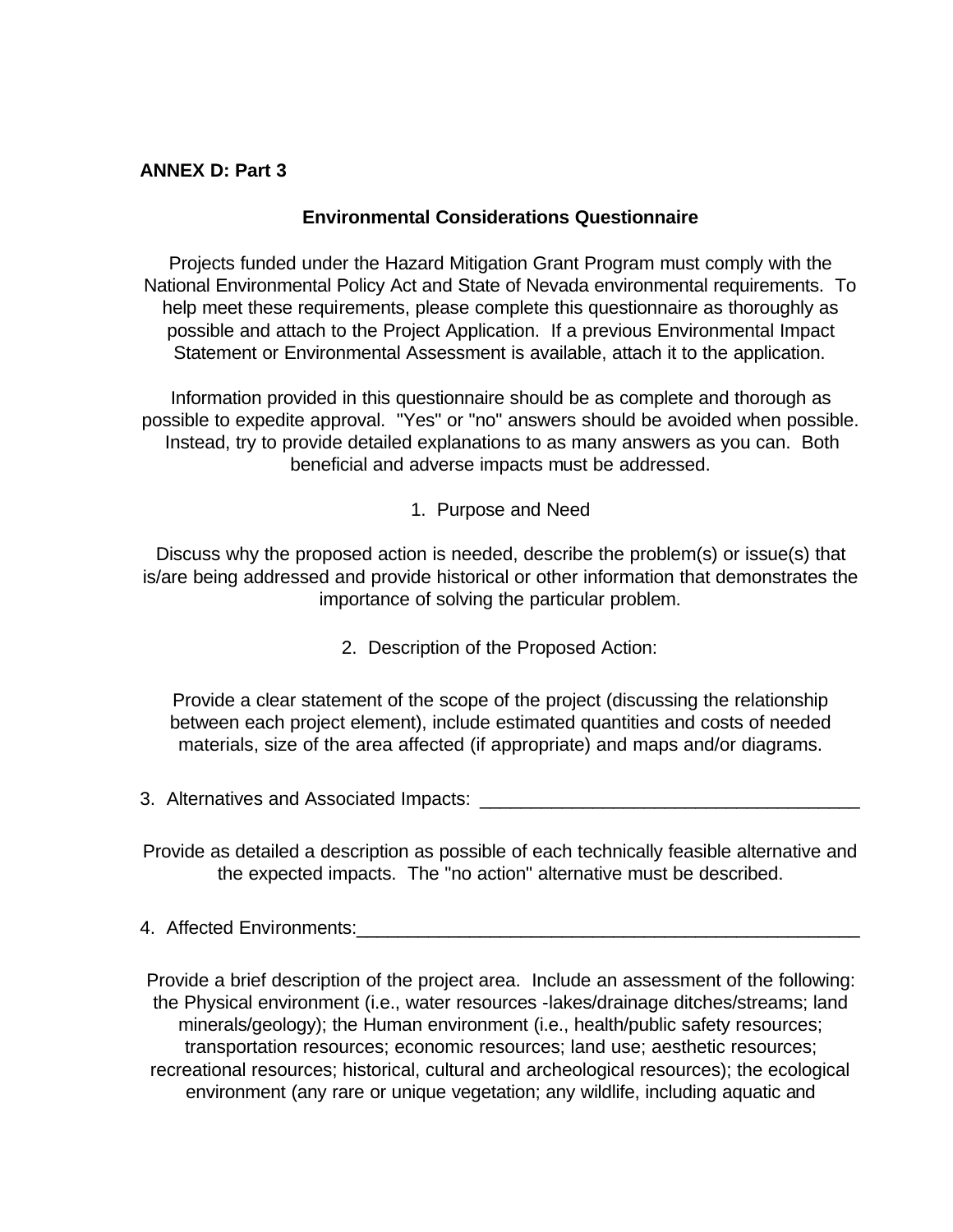unique/endangered species, in or near site). Also identify any significant cultural or social issues. Provide as much background information on the existing conditions as necessary to assist in evaluating the potential impacts.

5. Environmental Consequences of Proposed Action:

Evaluate any short-term impacts (i.e., a temporary road closing) as well as long-term impacts (i.e., relocation of an essential service) that the proposed action may have.

#### **HISTORICAL REVIEW CHECKLIST**

Historical review was designed to ensure that historic properties are considered during Federal project planning and execution. The National Historic Preservation Act of 1966 (NHPA) assures that Federal agencies Atake into account@ the effects of the project on historic properties. Historic Property means any prehistoric or historic district, site, building, structure, or object included in, or eligible for inclusion in, the National Register. This term includes, for the purposes of these regulations (36 CFR Part 800) artifacts, records and remains that are related to and located within such properties. The term Aeligible for inclusion in the National Register@ includes both properties formally determined as such by the Secretary of the Interior and all other properties that meet National Register listing criteria.

- If a building is 50 years old, this indicates to FEMA that the building may be on or eligible for the National Register of Historic Places. Building construction dates must be verified.
- Will the proposed project have an adverse influence or change to characteristics of the historic property(s) in the project area?
- Is the proposed project going to adversely effect the historic district? Historic districts information can be found through local historic groups, societies, and/or the State Historic Preservation Office.
- Is the project breaking new ground or increasing the depth of excavation or beyond the original width?
- Is the project outside previously disturbed soil?
- Does the project area contain any prehistoric, historic, archaeological or cultural resources? Local cultural or archaeological resources can be researched by a licensed archaeologist in Archaeological Information Center (AIC). Additional information can also be found in local historic groups, societies, and/or the State Historic Preservation Office.
- For structures less than 50 years old, provide one color photograph from the front. For structure 50 years and older, provide four color photographs of the structure from all four corners and a view up the street and down the street showing the surrounding area.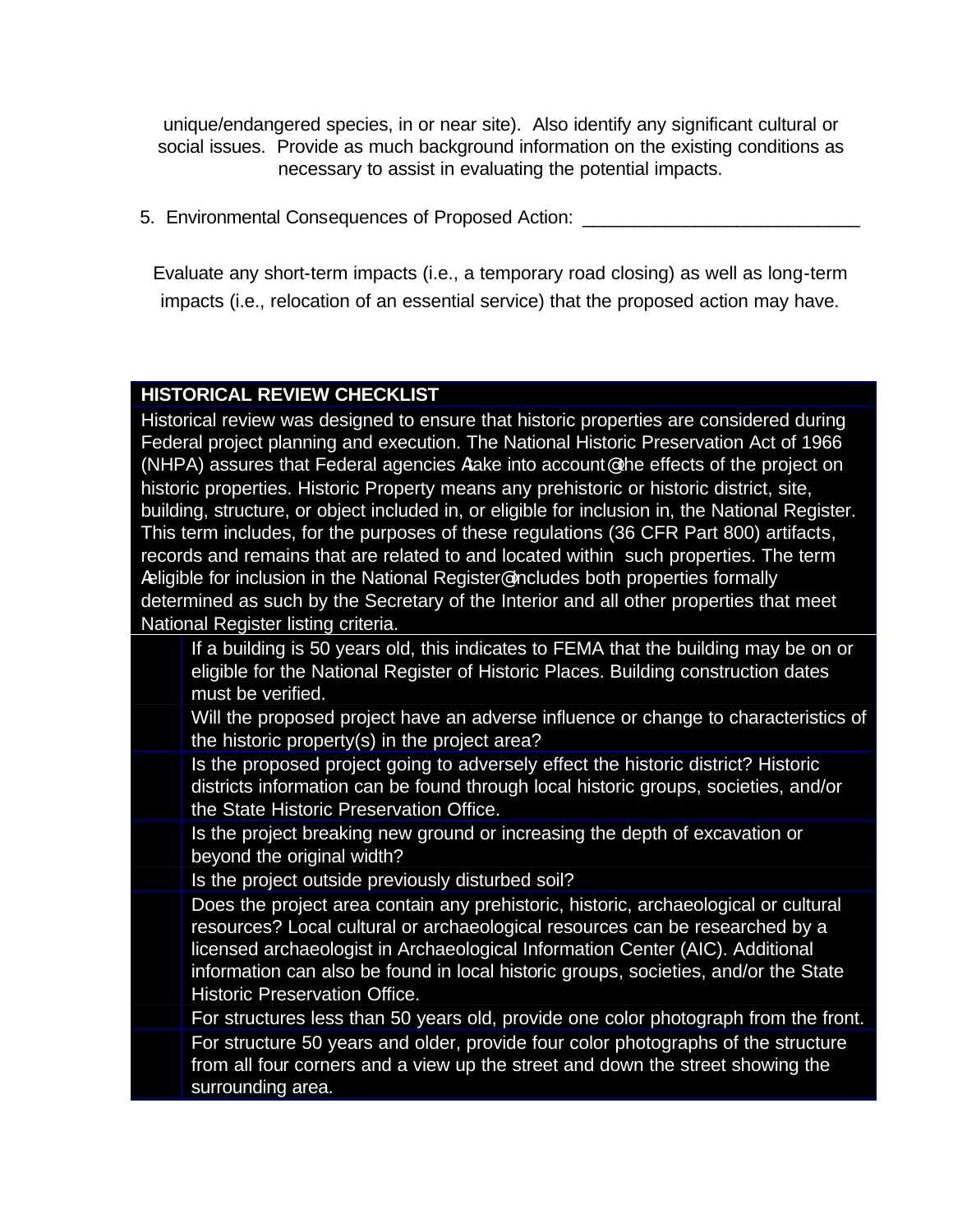Please include any AIC searches or other documents related to historical properties in the project area.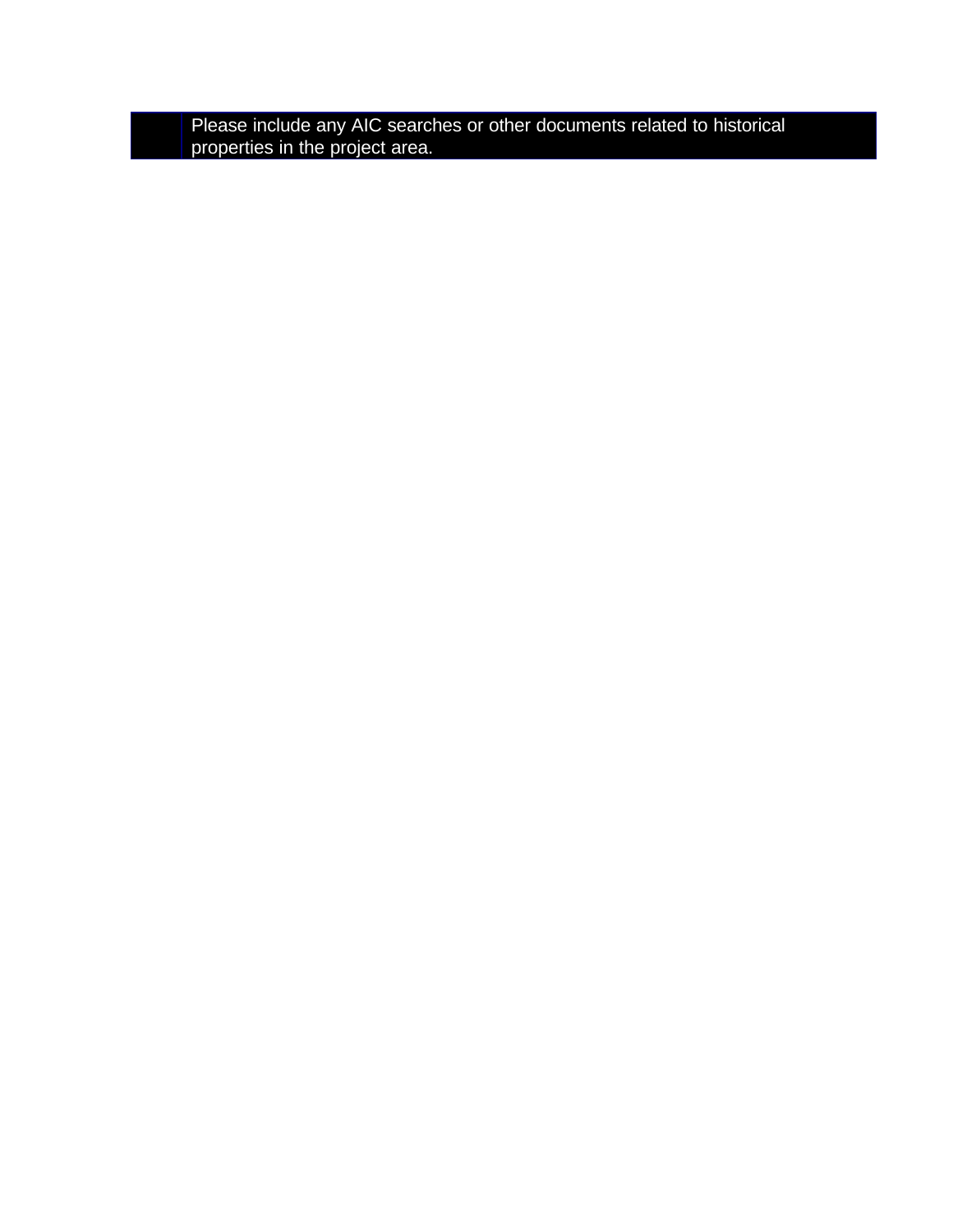| <b>GENERAL ENVIRONMENTAL REVIEW DOCUMENTATION</b>                                                                                                                                                                                                                                                                                                                                                                                                             |
|---------------------------------------------------------------------------------------------------------------------------------------------------------------------------------------------------------------------------------------------------------------------------------------------------------------------------------------------------------------------------------------------------------------------------------------------------------------|
| NEPA is the established environmental policy for the nation. This policy insures that the<br>environment is considered in all federal actions. NEPA requires that federal agencies<br>consider the effects of their proposed actions and alternatives on the human environment<br>before deciding to fund and implement the action. The law requires a decision making<br>process and not a specific outcome. All federal actions are subject to NEPA review. |
| A clear written description of the entire scope of work, including any alternatives<br>that may be under consideration, and any additional work, not funded by FEMA,<br>that will be performed at substantially the same time. Include any studies, plans,<br>drawings, sketches, or schematics, as may be available, to help understand the<br>entire project.                                                                                               |
| Photos are required showing the proposed project area in the context of its<br>surroundings. If the project is a building, show all sides of the entire building (at<br>least from opposite corners), and the context of the building in its setting including<br>the surrounding buildings. If the project is in a rural setting, show the project area<br>in the foreground with the background of the surrounding area in all four directions.             |
| Location maps (e.g., USGS maps, Thomas Bros. Maps or City Maps) as<br>necessary to show the undertaking in the context of its surroundings. For projects<br>in rural settings or for project with ground disturbing activities, USGS maps are<br>mandatory.                                                                                                                                                                                                   |
| Documentation of any other agency=s environmental determinations within the<br>scope of the project and surrounding areas.                                                                                                                                                                                                                                                                                                                                    |
| <b>NATIONAL HISTORIC PRESERVATION ACT</b>                                                                                                                                                                                                                                                                                                                                                                                                                     |
| Documentation of the date of construction for the original, existing facility (e.g.,<br>building permit records, tax records, newspaper accounts, architectural drawings,<br>$etc.$ )                                                                                                                                                                                                                                                                         |
| Plans showing the limits of proposed excavations or other ground disturbing<br>activities associated with the project.                                                                                                                                                                                                                                                                                                                                        |
| Location maps, in additional to those mentioned above, showing the project within<br>local, state or national historic districts.                                                                                                                                                                                                                                                                                                                             |
| Local, state or national landmark listings of historic properties within the project<br>area, including the National Register of Historic Places                                                                                                                                                                                                                                                                                                              |
| Any existing cultural resource surveys or reports describing the<br>archaeological/historic properties (e.g., archaeological sites, historic buildings,<br>historic landmarks, etc.) that exist within the project area or could be affected by<br>the project.                                                                                                                                                                                               |
| Copies of all available plans for the existing facility as well as documentation of<br>any changes made since the original construction.                                                                                                                                                                                                                                                                                                                      |
| <b>ENDANGERED SPECIES ACT</b>                                                                                                                                                                                                                                                                                                                                                                                                                                 |
| Documentation (e.g., Biological Assessment, Initial Study, Environmental Impact<br>Report) evaluating biological resources that might be affected by the project<br>activities.                                                                                                                                                                                                                                                                               |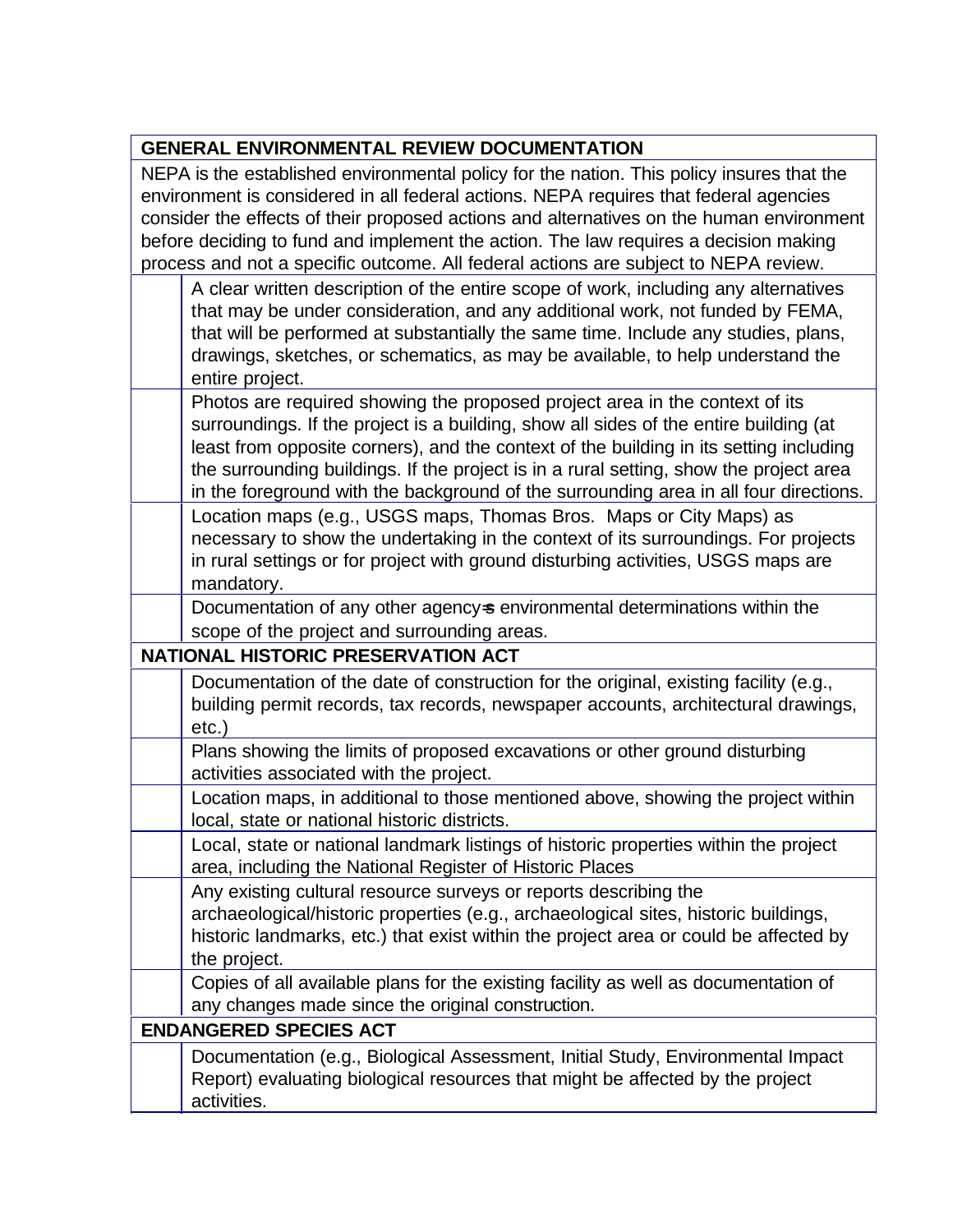| Documentation of coordination with other agencies (e.g., USFWS, etc.) including<br>reports, studies and recommendations.                                                                                                       |
|--------------------------------------------------------------------------------------------------------------------------------------------------------------------------------------------------------------------------------|
| Species lists identifying endangered or threatened species that might be affected<br>by the proposed project                                                                                                                   |
| FISH AND WILDLIFE COORDINATION ACT                                                                                                                                                                                             |
| Detailed plans and studies for the control or modification of a natural stream or<br>body of water                                                                                                                             |
| Documentation of coordination with other agencies (e.g., USFWS, etc) including<br>reports, studies and recommendations                                                                                                         |
| Detailed maps, reports and studies documenting the scope of the project and<br>surrounding areas including construction of dams, levees, impoundments, stream<br>locations, and water-diversion structures                     |
| Detailed descriptions and related reports and studies of proposed discharges of<br>pollutants including industrial, mining, and municipal wastes or dredged and fill<br>material into a body of water or wetlands.             |
| Recommendations of the USFWS and affected state(s) for protecting fish and<br>wildlife                                                                                                                                         |
| <b>WILD AND SCENIC RIVERS ACT</b>                                                                                                                                                                                              |
| Detailed plans and studies for the construction of any water resource project (e.g.,<br>dam, water conduit, reservoir, powerhouse, transmission line, discharge to water<br>or development project)                            |
| Documentation of coordination with other agencies (e.g., BLM, USFWS, etc)<br>including reports, studies and recommendations.                                                                                                   |
| Detailed maps, reports and studies documenting the scope of the project and<br>surrounding areas including scenic, recreational, geological, fish and wildlife,<br>historic, cultural or similar areas.                        |
| <b>EXECUTIVE ORDER 11988 B FLOODPLAIN MANAGEMENT</b>                                                                                                                                                                           |
| Detailed maps (e.g., FIRM, FBFM, State designated floodway maps, etc.)<br>defining floodplain/floodway boundaries within the project area.                                                                                     |
| Reports and studies (e.g., hydrology, hydraulics, etc.) documenting the scope of<br>the project and surrounding areas as they relate to the occupancy or modification<br>of floodplains including direct and indirect effects. |
| Documentation of compliance/consistency with federal, state, local and county<br>floodplain management programs and plans.                                                                                                     |
| Documentation of coordination with other agencies, including reports, studies and<br>recommendations                                                                                                                           |
| Documentation of any public notices or public meetings                                                                                                                                                                         |
| <b>EXECUTIVE ORDER 11990 B PROTECTION OF THE WETLANDS</b>                                                                                                                                                                      |
| Detailed maps (e.g., USACE, USFWS, etc.) defining wetland boundaries with the<br>project areas.                                                                                                                                |
| Reports and studies (e.g., wetland assessment, hydrology, hydraulics, etc.)<br>documenting the scope of the project and surrounding areas as they relate to the                                                                |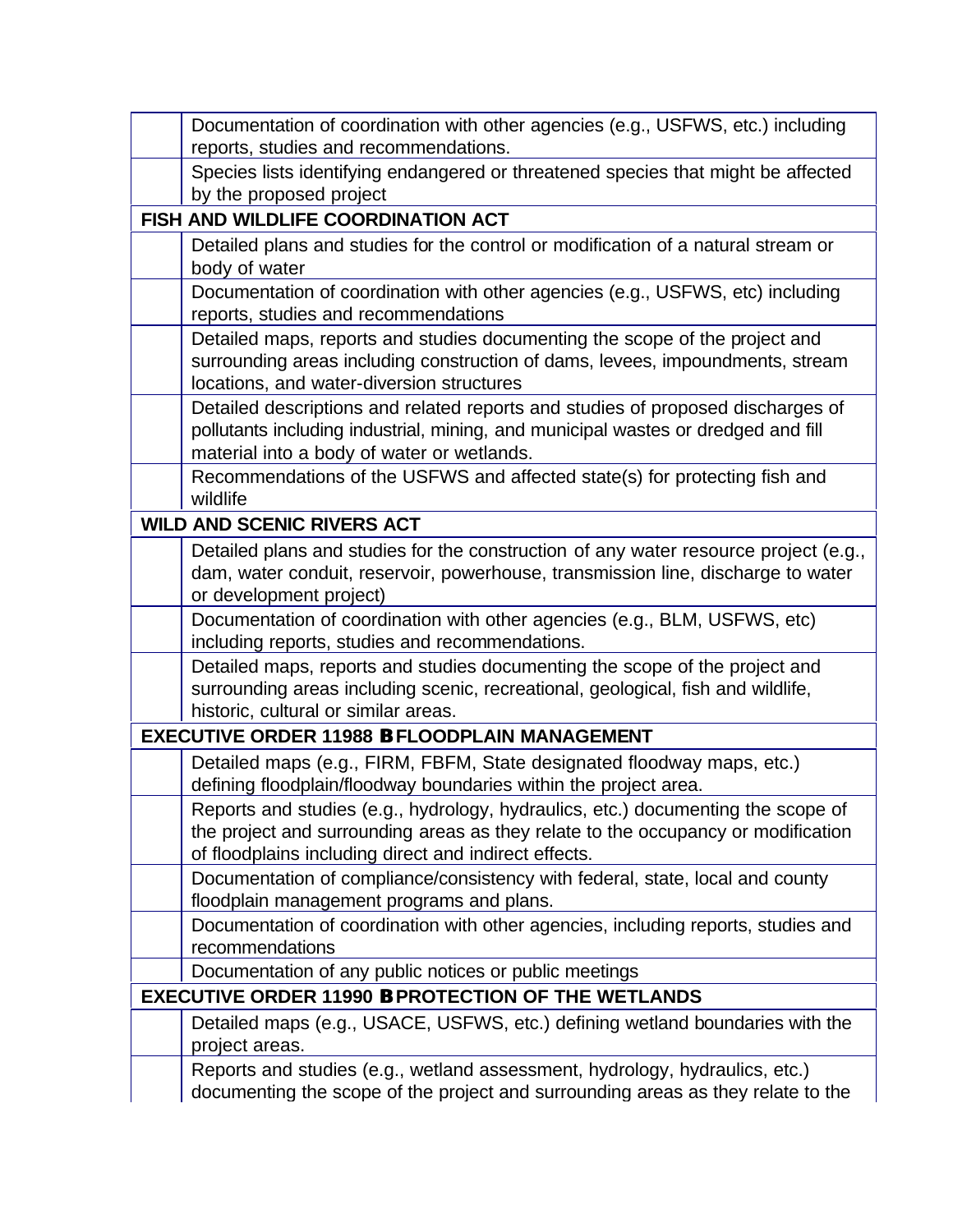| occupancy or modification of wetlands including direct and indirect effects.        |
|-------------------------------------------------------------------------------------|
|                                                                                     |
| Documentation of compliance/consistency with federal, state, local and county       |
| floodplain management programs and plans.                                           |
| Documentation of coordination with other agencies, including reports, studies and   |
| recommendations                                                                     |
| Documentation of any public notices or public meetings                              |
| <b>EXECUTIVE ORDER 12898 B ENVIRONMENTAL JUSTICE FOR LOW INCOME</b>                 |
| <b>AND MINORITY POPULATIONS</b>                                                     |
| Documentation of coordination with other agencies (e.g., US Census Bureau, Local    |
| and Community Planning and Development Agencies, etc.) including reports,           |
| studies and recommendations.                                                        |
| Reports and studies (e.g., traffic, noise, odor, etc.) documenting the scope of the |
| project and surrounding areas as they relate to low income and minority             |
|                                                                                     |
| populations including direct and indirect effects.                                  |
| Census data and income information on affected populations                          |
| OTHER RELEVANT LAWS AND ENVIRONMENTAL REGULATIONS                                   |
| Seismic Safety Executive Order (if applicable)                                      |
| See examples above.                                                                 |

# **Land-use and Socio-economic Factors**

- A. Describe any inconsistencies with current land-use in the project area.
	- B. Describe any conflicts with local zoning ordinances.
- C. Identify potential relocation of structures that may result from the project.
- D. Describe the effect the project will have on economic activities in the area.
	- E. What effects will the project have on parks or recreation areas?
- F. How will the project effect "prime and unique" farmlands or farmlands with state or local significance?
- G. Is the project located in a FLOODPLAIN or floodway? If so, hydrologic analyses may be required.

### **Air and Water Quality**

A. Describe any potential effects the project may have on air quality.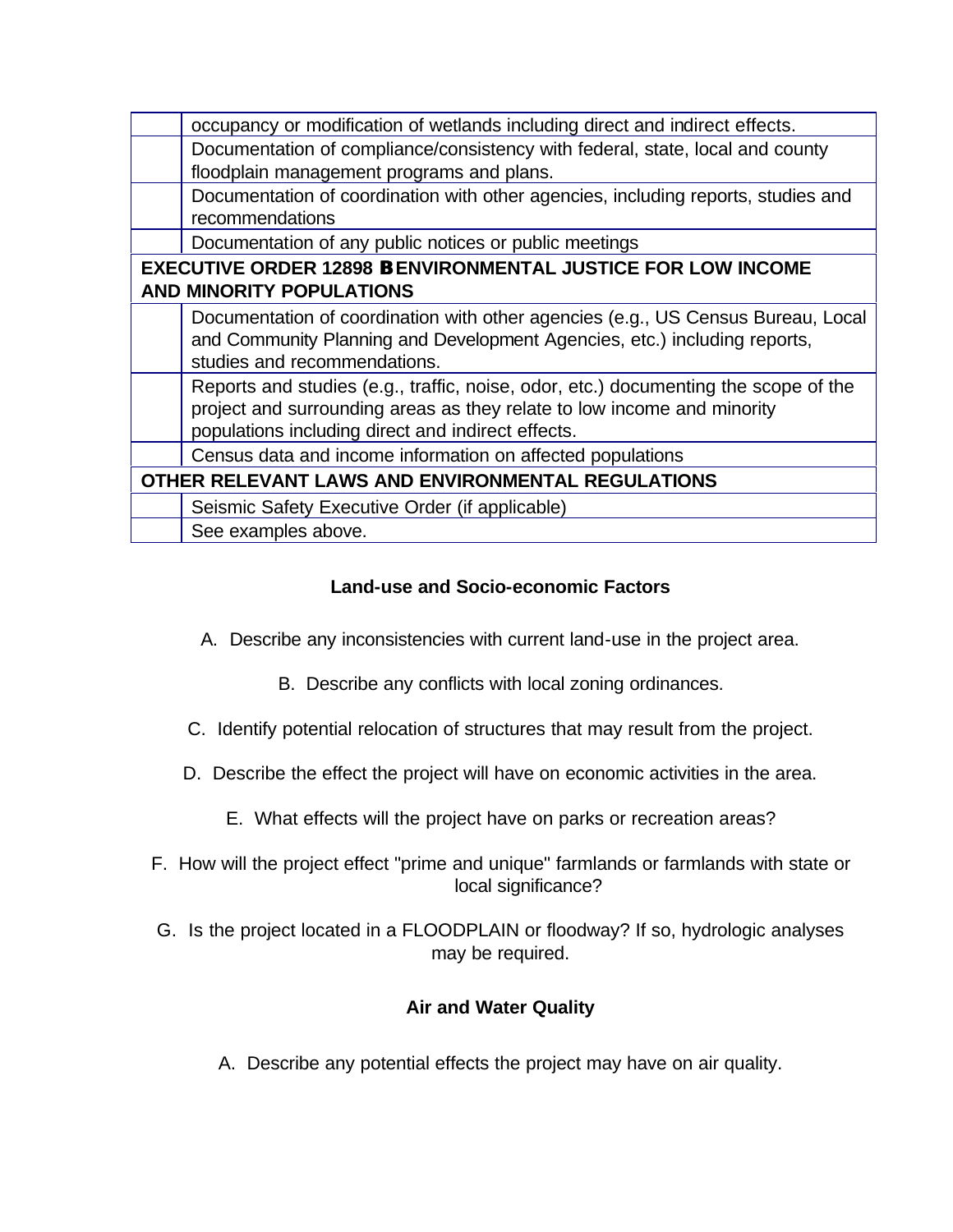- B. Will the project require any dredging and/or disposal of any material (including construction) in any wetlands or waterways? If so, the project may require a U.S. Army Corps of Engineers Section 404 permit.
- C. Describe any modifications to streambeds or banks of waterways that may result from the project.
- D. Describe any effect the project may have on wild and scenic rivers, or rivers being studied for inclusion as wild and scenic rivers.

### **Natural Resources**

- A. Describe any removal of marine, aquatic or terrestrial vegetation.
	- B. Describe any adverse impacts to wetlands or marshlands.
- C. List all known rare and endangered species within range of the project area.
- D. Is the project located inside or near a wildlife refuge or wildlife conservation area?

### **Archeological and Historical Resources**

Is the project site located in any area of archeological, cultural or historical significance? Contact the State Historic Preservation Officer for determination.

#### **Coordination**

State and federal agencies, such as those listed below, may have information pertinent to the potential environmental impacts of the project. Contact these and other agencies to coordinate development of the project and preparation of the environmental analysis. Coordination may consist of phone conversation logs, letters, or meeting minutes. Those items should be included in the submittal package.

> Agencies requiring coordination: Nevada State Planning Coordinators Office State Historic Preservation Officer (SHPO) Nevada Division of Environmental Protection U.S. Natural Resources Conservation Service The Nevada Department of Wildlife Local Floodplain Administrators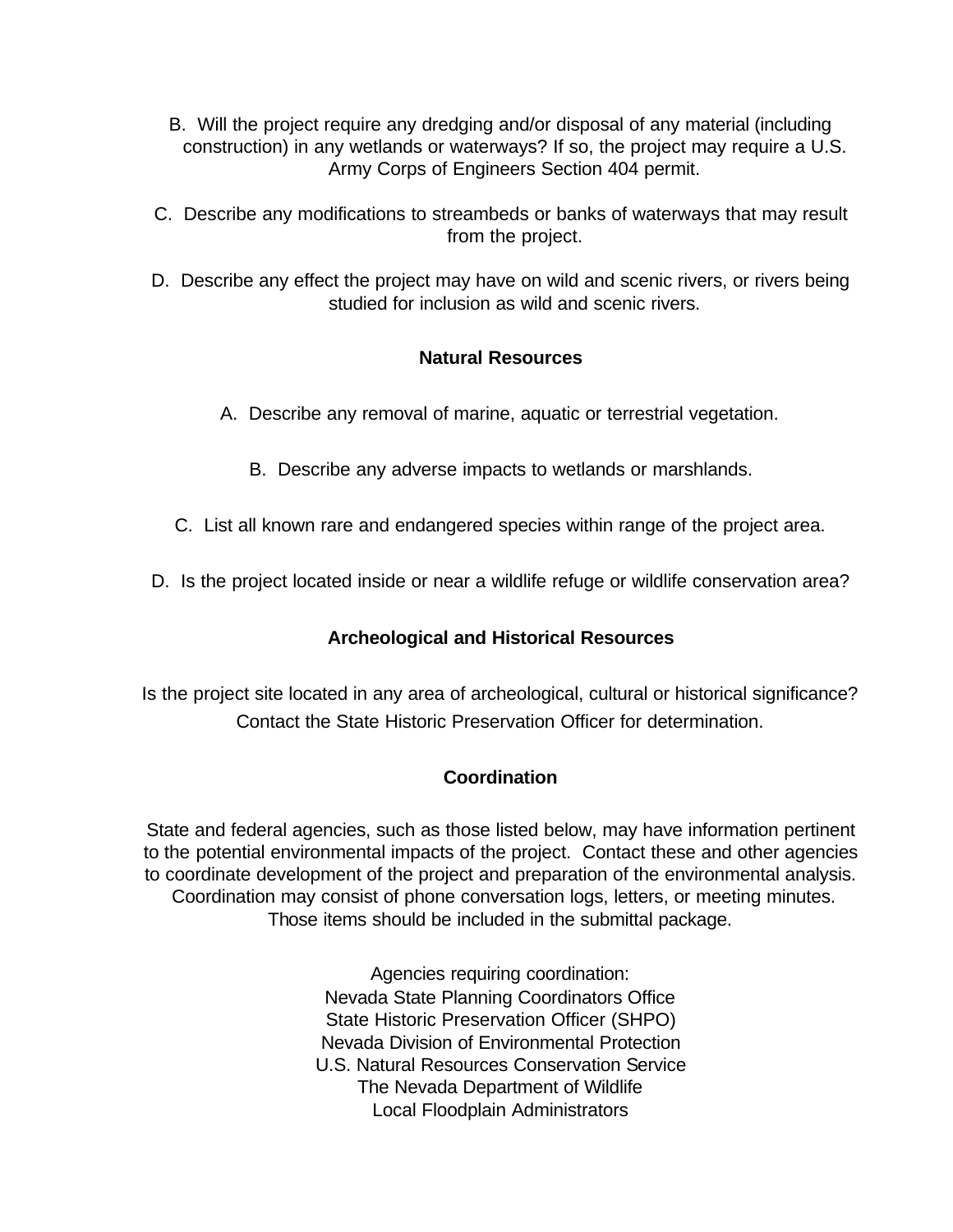U.S. Fish and Wildlife Service U.S. Department of lnterior U.S. Environmental Protection Agency U.S. Army Corps of Engineers Nevada Department of Transportation U.S. Geological Survey Nevada Bureau of Mines and Geology Other appropriate Departments or Agencies

The information provided in the above questionnaire will be analyzed by the FEMA Regional Director to determine if there will be significant environmental impacts as a result of the proposed project. If not, then a Finding of No Significant Impact (FONSI) will be prepared, attached to the Environmental Analysis, now an Environmental Assessment (EA), and forwarded to FEMA Headquarters Mitigation Division for approval. If significant impacts are anticipated, then either the project will be reviewed and revised or an Environmental Impact Statement (EIS) will be prepared.

 $\_$  , and the set of the set of the set of the set of the set of the set of the set of the set of the set of the set of the set of the set of the set of the set of the set of the set of the set of the set of the set of th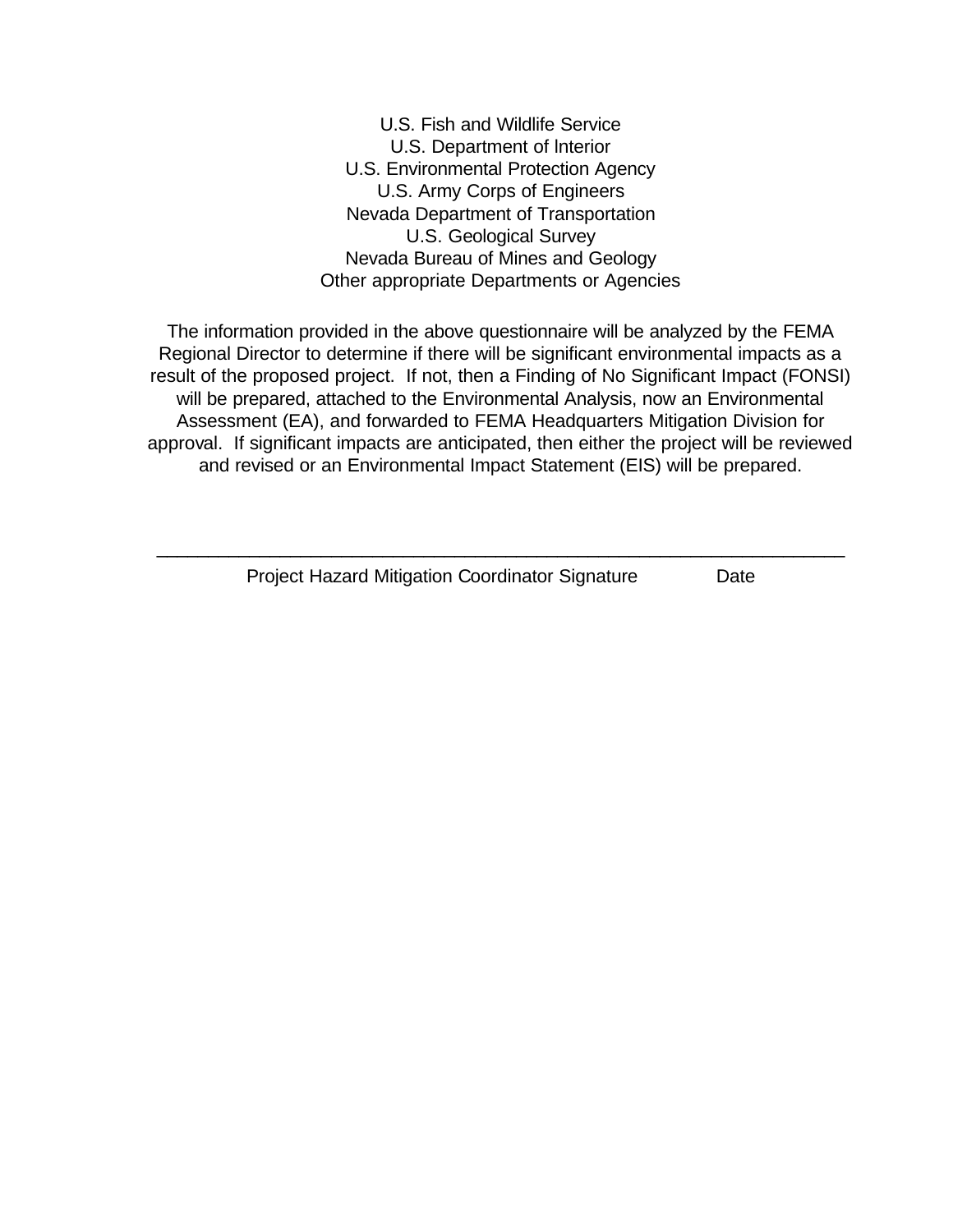# **Annex D Part 4 - BENEFIT COST ANALYSIS B FLOOD SUPPLEMENT**

**FEMA requires a benefit cost analysis of all projects. Benefits must be equal to or greater than the project costs for a project to be eligible for funding. The benefits considered are the reduction in project future damages and losses due to the mitigation project.**

**If exact information is not available, it is acceptable to use approximate date, reasonable estimates or informed judgments. However, all estimates must be clearly identified and be justified by a written explanation. Since benefit cost uses mathematical calculations, all prior damage estimates, probable future losses, duration, etc., must be quantified.**

- **1. Please provide a 7.5 minute Quad Map and general area map with the location of the project on the map. Are the maps attached? Yes \_\_\_ No \_\_\_**
- **2. Were public facilities or structures damages during the declared disaster? Yes \_\_\_ No \_\_\_**
	- **3. Describe the damages(s), the repair, and the cost of the repair.**
- **4. Were the damages addressed in a Public Assistance Project Worksheet (PW)? Yes \_\_\_ No \_\_\_**
	- **5. Has the PW(s) been approved for funding? Yes \_\_\_ No \_\_\_**

**6. Attach copies of PW(s).**

**7. If there is no PW for the repair of a damaged facility or structure, please explain why there was no PW written.**

**8. Were any non-profit organizations or institutions that perform essential governmental services in the project area displaced during the flood event? Yes \_\_\_ No \_\_\_**

**9. What service does the non-profit provide?**

**10.Did the non-profit or service provider temporarily relocate? Yes \_\_\_ No \_\_\_**

**11.Did another organization or government entity provide substitute services? Yes \_\_\_ No \_\_\_**

**12.What is the usual cost to provide the service? Please separate cost into line items (moving cost, rent, computer rentals, staff members, etc.)**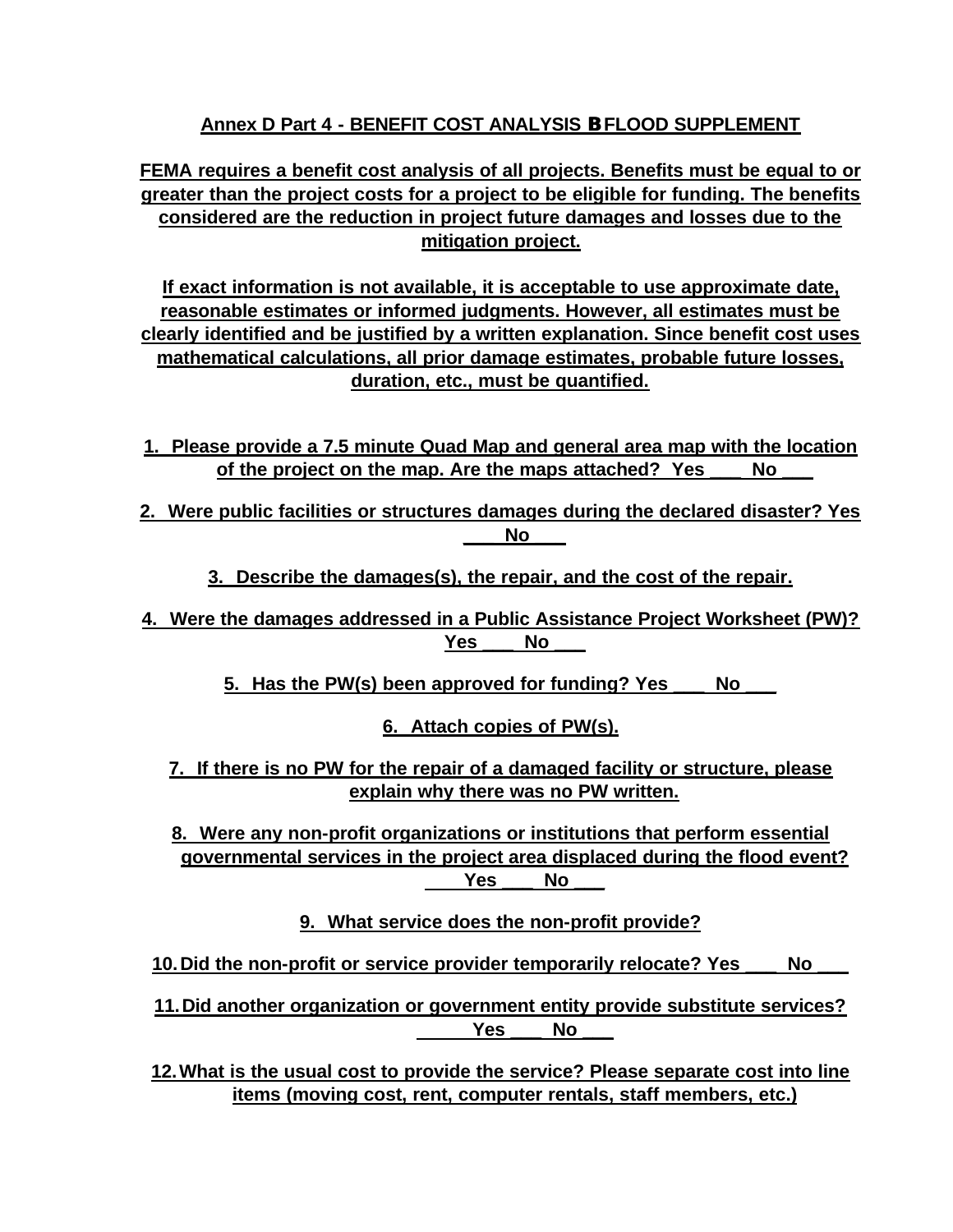# **13.What were the additional costs to provide the service during and after the flooding?**

**14.Please explain the financial benefits of the service to the community.**

**Please review the following worksheets and questions that best describe each element of your project, and then complete the appropriate worksheet(s).**

**\_ Worksheet A, A1 and A2 are for Culvert, Detention Basin, Water Conveyance System, Openspace, Wetland and Channel Restoration projects. \_ Worksheet B is for Single Family Home Elevations and Acquisitions**

# **CULVERT, DETENTION BASIN, WATER CONVEYANCE SYSTEM, OPENSPACE, WETLAND AND/OR CHANNEL RESTORATION**

# **BENEFIT COSTS WORKSHEET AA@**

- **1. What level of protection does the channel, culvert, water conveyance system, rip/rap, detention basin, etc. currently provide? (The level of protection is generally called recurrence interval; 10 year, 20 year, 100 year.)**
- **2. What level of protection will the channel, culvert, water conveyance system, rip/rap, detention basin, etc. provide after the proposed project is completed?**
- **3. Please attach any engineer reports such as hydrological or others that were used to determine design and level of protection. Are the reports attached? Yes \_\_\_ No \_\_\_**
- **4. Were there damages to home or other occupied structures? Yes \_\_\_ No \_\_\_**
	- **5. How many households or businesses were displaced in the project area? Households \_\_\_\_ Businesses \_\_\_\_**
		- **6. How long were they displaced? \_\_\_\_ Hours \_\_\_\_ Days \_\_\_\_ Weeks \_\_\_\_Months**

**7. How long will the households or businesses be displaced during the construction of the proposed project? \_\_\_\_ Days \_\_\_\_ Weeks \_\_\_\_Months**

**8. What is the average cost of rent in this area per month? Homes \_\_\_\_\_\_\_ Business \_\_\_\_\_\_\_ (by sq.ft.)**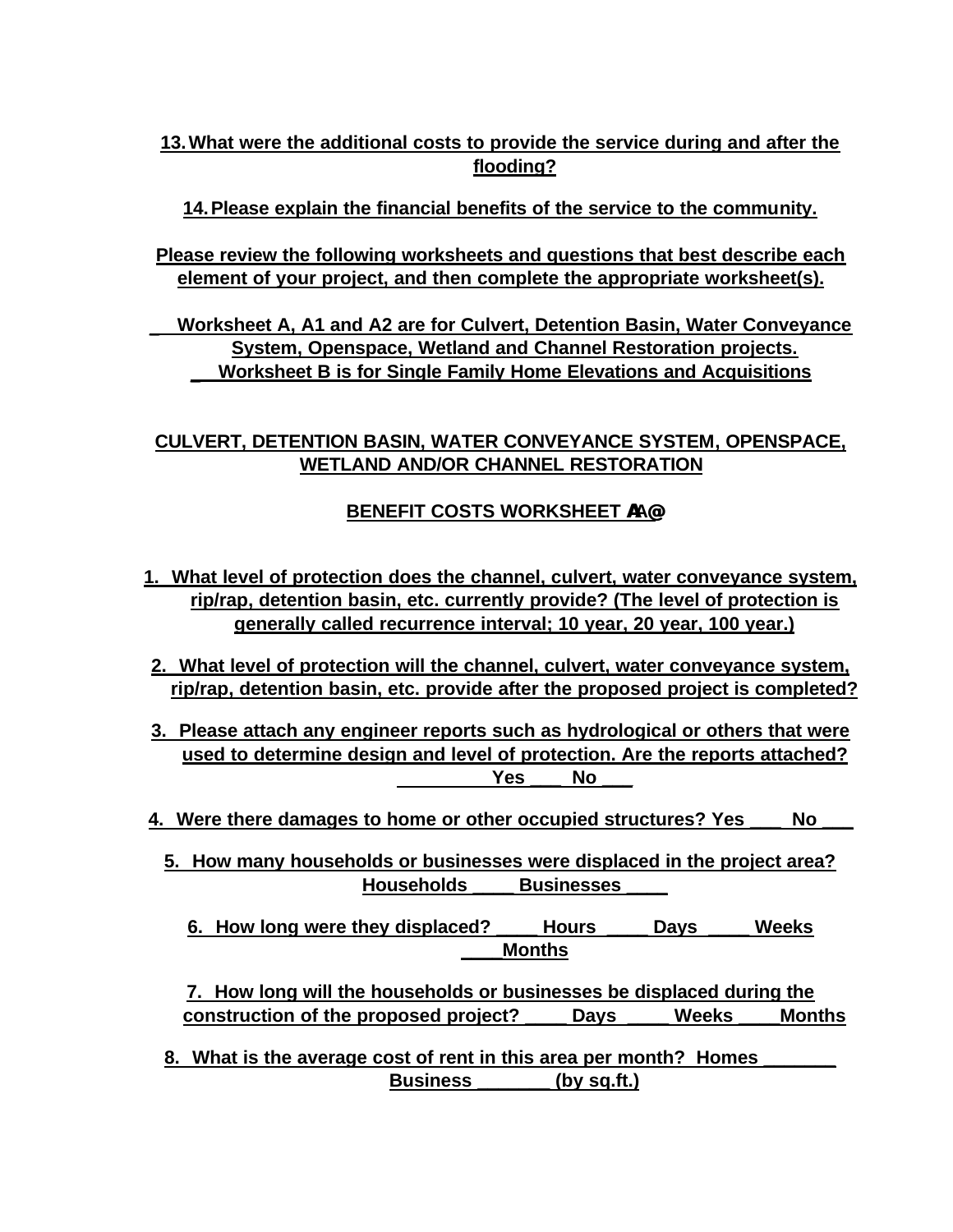# **BENEFIT COST WORKSHEET AA1@**

**The benefits of the project are determined by the damage that will be avoided in the future. The damage is calculated from the depth and frequency of the flood events. Therefore, it is important to provide detailed information relating to the depth of flooding experienced by homes and other occupied structures. This worksheet is for the accounting of damages that occurred to homes and other occupied structures that are within the area that would benefit from the proposed project. Please group the structures according to similar types, sizes and usage. You may also group structures by common first floor elevation or by common depth of flooding.**

| <b>First floor</b><br>elevation | <b>FIRM</b><br><b>Special</b><br><b>Flood</b><br><b>Hazard</b><br><b>Zone</b> | <b>Number of</b><br><b>Structures</b> | <b>Average</b><br><b>Square</b><br>Feet<br>(include)<br>basement) | <b>Total</b><br><b>Square</b><br>Footage of<br>the Group | <b>Number of</b><br>Stories (do<br>not<br>include<br>basement) | <b>Average</b><br><b>Basement</b><br>Square<br><b>Footage</b> | <b>Flood</b><br>Depth in<br>19<br>and<br>Recurrenc<br>e Interval | <b>Flood</b><br>Depth in<br>19<br>and<br>Recurrenc<br>e Interval |
|---------------------------------|-------------------------------------------------------------------------------|---------------------------------------|-------------------------------------------------------------------|----------------------------------------------------------|----------------------------------------------------------------|---------------------------------------------------------------|------------------------------------------------------------------|------------------------------------------------------------------|
|                                 |                                                                               |                                       |                                                                   |                                                          |                                                                |                                                               |                                                                  |                                                                  |
|                                 |                                                                               |                                       |                                                                   |                                                          |                                                                |                                                               |                                                                  |                                                                  |
|                                 |                                                                               |                                       |                                                                   |                                                          |                                                                |                                                               |                                                                  |                                                                  |
|                                 |                                                                               |                                       |                                                                   |                                                          |                                                                |                                                               |                                                                  |                                                                  |

# **Please provide any additional information on the usage of structures included in the table A1 by answering the following questions.**

- **1. If businesses are listed in the table above, briefly describe the type of business and provide the approximate number of employees.**
- **2. Are there any structures such as schools, hospitals, clinics that are used to provide government services listed in the table above? Please describe.**

# **BENEFIT COST WORKSHEET AA2@**

**If your project area has types of damages other than to homes or other occupied buildings, please list the loss in the table below. List actual or potential damages in one row and project an anticipated loss above or below the flood event that damaged occurred. (for example, if loss occurred at a 5 year recurrent interval, estimate the possible losses of a 10 year recurrence level.) Do not combine losses. List each type of loss.** 

| <b>Year of Loss</b> | <b>Flood Recurrence</b> | What was damaged? | List the dollar amount | <b>Estimated damages</b> |  |
|---------------------|-------------------------|-------------------|------------------------|--------------------------|--|
|                     | Interval in years (5)   | Roadway, loss of  | of actual damages      | after mitigation is      |  |
|                     | year, 10 year, 20 year, | rip/rap, concrete | that occurred, and     | completed (similar       |  |
|                     | 100 year)               | headwall, etc.    | damaged that could     | event and projected      |  |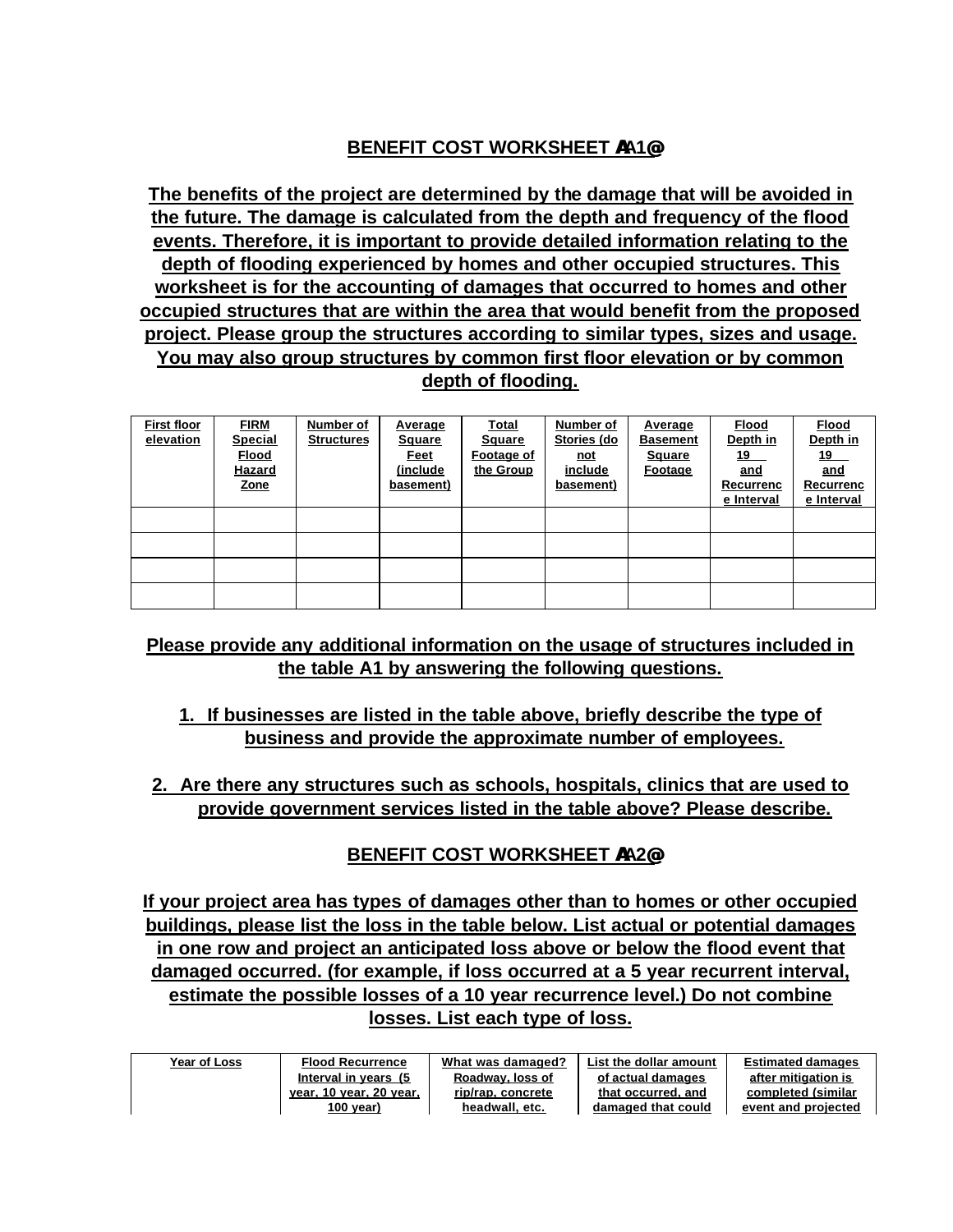|  | occur in a future<br>event (pavement,<br>roadbase, debris,<br>fencing, pipes,<br>rip/rap, etc) | event) |
|--|------------------------------------------------------------------------------------------------|--------|
|  |                                                                                                |        |
|  |                                                                                                |        |
|  |                                                                                                |        |
|  |                                                                                                |        |

# **Please add any additional comments to clarify or add any relevant data to the table above.**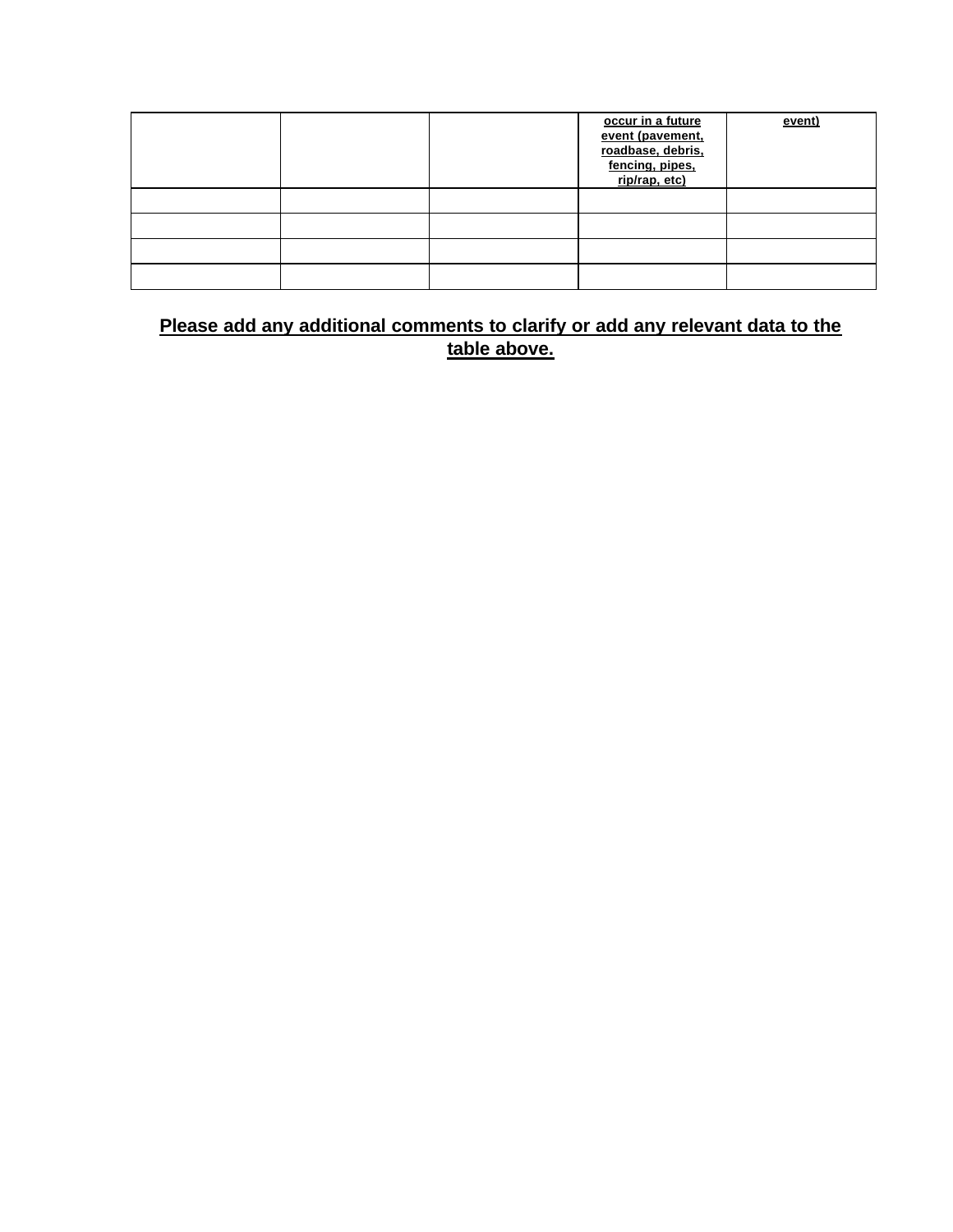### **SINGLE FAMILY HOME ELEVATION / RELOCATION / ACQUISITION PROEJCTS**

#### BENEFIT COST WORKSHEET AB@

1. The benefits of the project are determined by the damage that will be avoided in the future. The damage is calculated from the depth and frequency of the flood events. Therefore, it is important to provide detailed information relating to the depth of flooding experienced by homes and other occupied structures. Is the plat map or other drawing attached? Yes No

2. Is the flood problem repetitive? Yes No

3. How many times did the sites flood, and what were the years of the flood events?

4. Were there damages to homes or other structures? Yes \_\_\_\_\_ No How many?

- 5. How many homes or structures do you plan to elevate? Homes Cther
- 6. How many homes or structures do you plan to acquire? Homes \_\_\_\_\_\_ Other
- 7. Were any of the potential elevation or acquisition site occupants displaced during the flood event? Yes \_\_\_\_ No
	- 8. Who was displaced and how many homes, non-profits or other service providers were displaced? Homes \_\_\_\_\_\_ Apartment Complex \_\_\_\_\_ Number of apartment units \_\_\_\_\_ Non-Profits \_\_\_\_\_ Other service providers
- 9. How long were they displaced? Lours Days Weeks Months
- 10.How long will homeowners or other potential elevation candidates become displaced during the elevation process? \_\_\_\_ Days \_\_\_\_ Weeks \_\_\_\_Months

11.What is the average cost of rent in this area per month? Homes \_\_\_\_ Business  $(sq.fit)$ 

You must complete the individual site-by-site worksheet for each home or structure to be elevated or acquired. Make as many copies as needed of the worksheet.

A color photo is required for each home or structure to be elevated / relocated / acquired.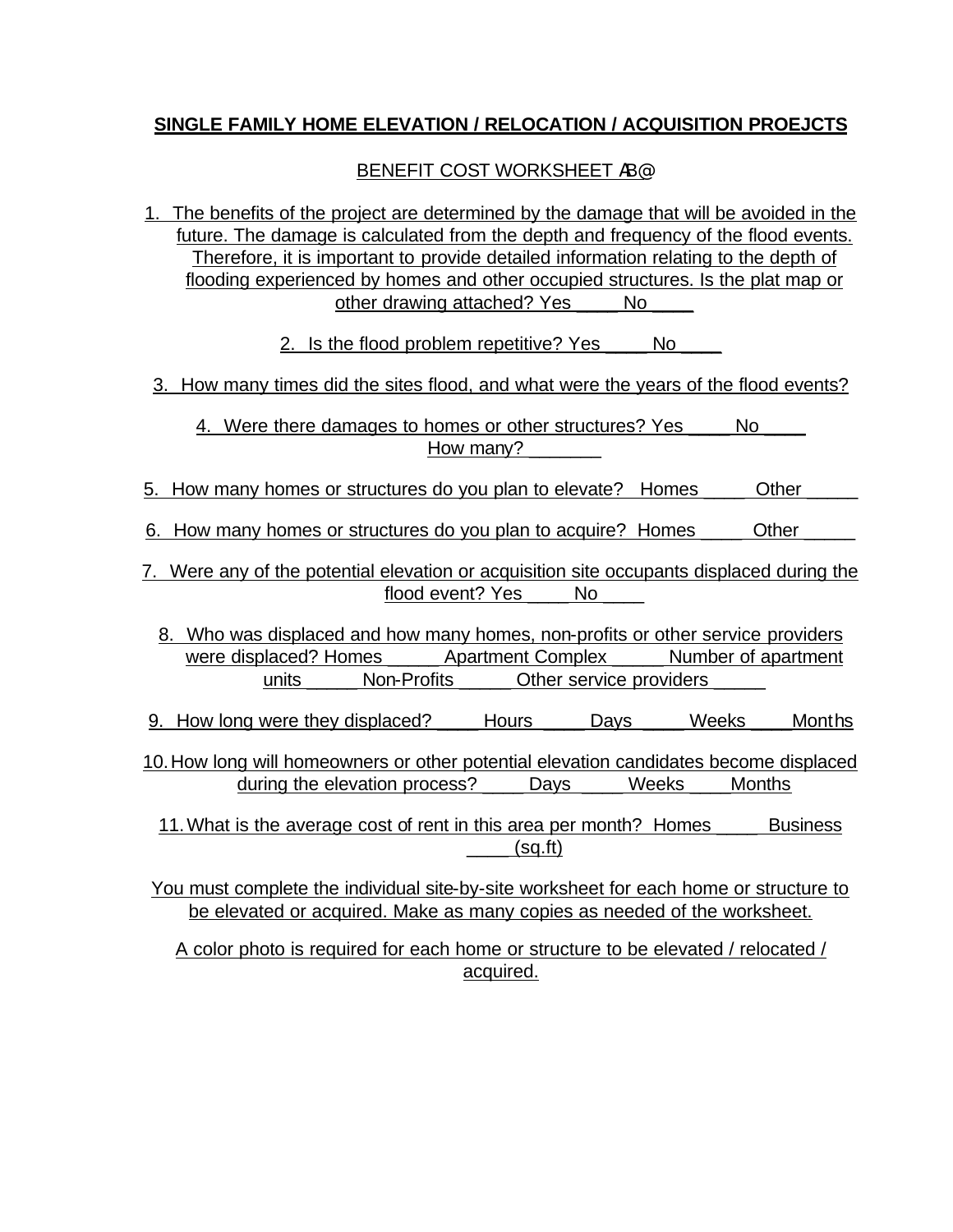| <b>Elevation / Acquisition / Relocation Property Site Inventory Information</b> |                                          |                                |           |           |       |
|---------------------------------------------------------------------------------|------------------------------------------|--------------------------------|-----------|-----------|-------|
| <b>Project Number</b>                                                           |                                          |                                |           |           |       |
| <b>Project Title</b>                                                            |                                          |                                |           |           |       |
| <b>Present Owner</b>                                                            |                                          |                                |           |           |       |
| <b>Address</b>                                                                  |                                          |                                |           |           |       |
| <b>City, Town or Community</b>                                                  |                                          |                                |           |           |       |
| State or Jurisdiction                                                           |                                          |                                |           |           |       |
| <b>County Name</b>                                                              |                                          |                                |           |           |       |
| Zip Code + Extension                                                            |                                          |                                |           |           |       |
| <b>Square Footage</b>                                                           |                                          |                                |           |           |       |
| <b>Number of Stories</b>                                                        |                                          |                                |           |           |       |
| <b>Basement</b>                                                                 | Yes                                      | <b>No</b>                      |           |           |       |
| <b>Year Built</b>                                                               |                                          |                                |           |           |       |
| <b>SHPO Clearance</b>                                                           | Yes                                      | <b>No</b>                      |           |           |       |
| <b>Type of Construction</b>                                                     |                                          |                                |           |           |       |
| <b>Type of Foundation</b>                                                       | Wood                                     | Slab                           | Wood/Slab |           | Other |
| <b>First Floor Elevation</b>                                                    |                                          |                                |           |           |       |
| <b>FIRM Special Flood Hazard Zone</b>                                           |                                          |                                |           |           |       |
| <b>NFIP Policy Number</b>                                                       |                                          |                                |           |           |       |
| <b>Percent Damaged</b>                                                          | $0 - 49%$                                | 50-99%                         | 100%      | <b>NA</b> |       |
| <b>Flood Damage</b>                                                             | Date                                     |                                |           |           |       |
|                                                                                 | <b>Recurrence Level</b>                  |                                |           |           |       |
|                                                                                 | Depth of Flooding                        |                                |           |           |       |
| <b>Purpose of Residence</b>                                                     |                                          | <b>Primary Residence</b>       | Rental    |           | Other |
| Latitude                                                                        |                                          |                                |           |           |       |
| Longitude                                                                       |                                          |                                |           |           |       |
| <b>Parcel Number</b>                                                            |                                          |                                |           |           |       |
| <b>Legal Description</b>                                                        |                                          |                                |           |           |       |
|                                                                                 |                                          |                                |           |           |       |
| <b>Pre-Event Fair Market Value</b>                                              |                                          |                                |           |           |       |
| <b>Title HolderBPost Mitigation</b>                                             |                                          |                                |           |           |       |
| <b>Property Action B</b>                                                        |                                          | <b>Acquisition/Demolition</b>  |           |           |       |
| Pull Down Menu                                                                  | Elevation                                |                                |           |           |       |
|                                                                                 | Relocation                               |                                |           |           |       |
|                                                                                 |                                          | <b>Acquisition/Vacant Land</b> |           |           |       |
|                                                                                 | Floodproofed                             |                                |           |           |       |
|                                                                                 | Seismic Retrofit<br><b>Wind Retrofit</b> |                                |           |           |       |
|                                                                                 | <b>Other Retrofit</b>                    |                                |           |           |       |
|                                                                                 | UnknownY.                                |                                |           |           |       |
| <b>URA - Tenant Name</b>                                                        |                                          |                                |           |           |       |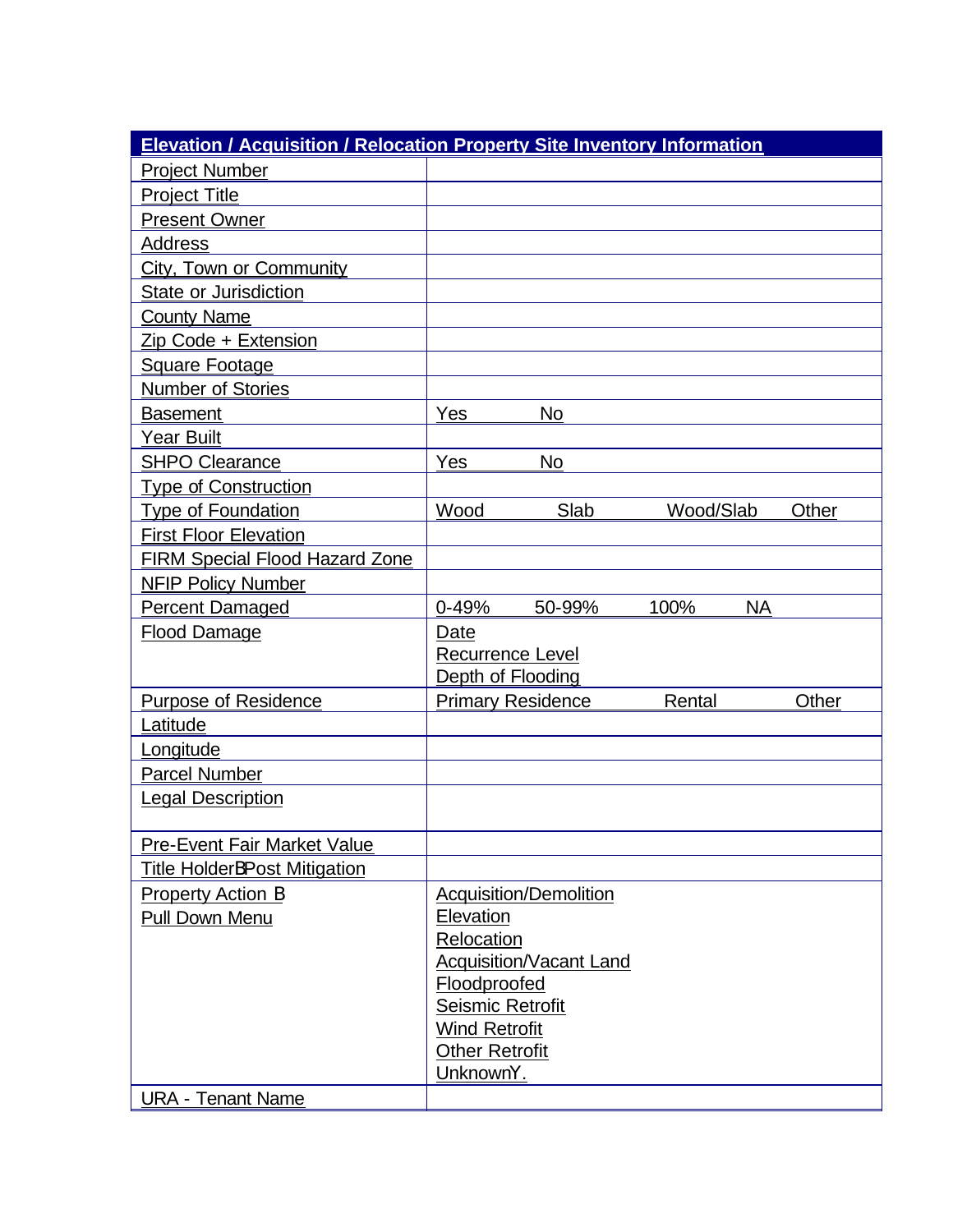#### **ATTACH A COLOR PHOTO OF EACH SITE TO BE ELEVATED / RELOCATED / ACQUIRED.**

#### **Annex D Part 5 - BENEFIT COST ANALYSIS B FIRE SUPPLEMENT**

FEMA requires a benefit cost analysis of all projects. Benefits must be equal to or greater than the project costs for a project to be eligible for funding. The benefits considered are the reduction in project future damages and losses due to the mitigation project.

If exact information is not available, it is acceptable to use approximate date, reasonable estimates or informed judgments. However, all estimates must be clearly identified and be justified by a written explanation. Since benefit cost uses mathematical calculations, all prior damage estimates, probable future losses, duration, etc., must be quantified.

#### SITE SPECIFIC INFORMATION FOR VEGETATION MANAGEMENT B FUEL BREAKS

10 Is this a fuel modification project? Yes \_\_\_\_ No \_\_\_\_

20 What methods will be used to modify the fuels? Prescribed Fire \_\_\_\_ Grazing \_\_\_\_ Mechanical Clearing \_\_\_\_\_ Manual Clearing \_\_\_\_\_

30 How many structures will be protected by the fuel break?

- 40 What is the replacement value of the structures that this fuel break will protect?
- 50 Does the proposed fuel break provide infrastructure protection (i.e. bridges, roads, etc.)? Yes No If yes, what is the replacement value of the infrastructure protected?

60 What is the cost per acre for the proposed fuel break?

- 70 Annually, how many fires occur in the area protected by the proposed fuel break?
- 80 Annually, how many fires in the area protected by the proposed fuel break exceed 100 acres?
- 90 Annually, how many fires in the area protected by the proposed fuel break exceed 500 acres?

#### SITE SPECIFIC INFORMATION FOR VEGETATION MANAGEMENT **B** DEFENSIBLE SPACE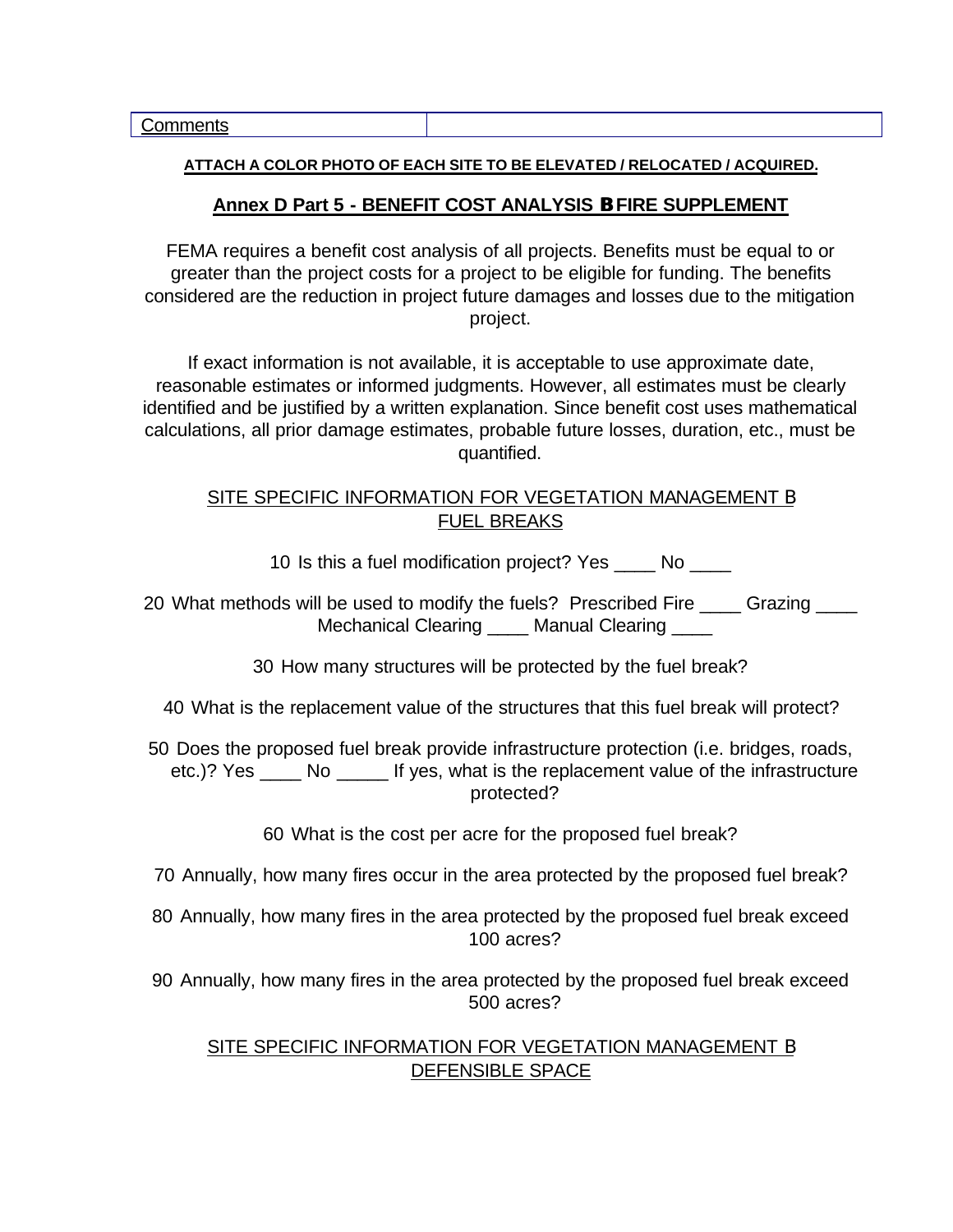10 Is this a defensible space project? Yes \_\_\_\_ No \_\_\_\_

- 20 What methods will be used to provide defensible space? Enforcement of defensible space standards \_\_\_\_\_ Installation of fire resistive landscaping around existing structures \_\_\_\_\_
	- 30 How many structures will be protected by improving their defensible space?
- 40 What is the average replacement value of the structure which will be protected by improving their defensible space?
- 50 Annually how many fires occur in the area protected by the improved defensible space?
- 60 Annually how many fires occur in the area protected by the improved defensible space exceed 100 acres?
- 70 Annually how many fires occur in the area protected by the improved defensible space exceed 500 acres?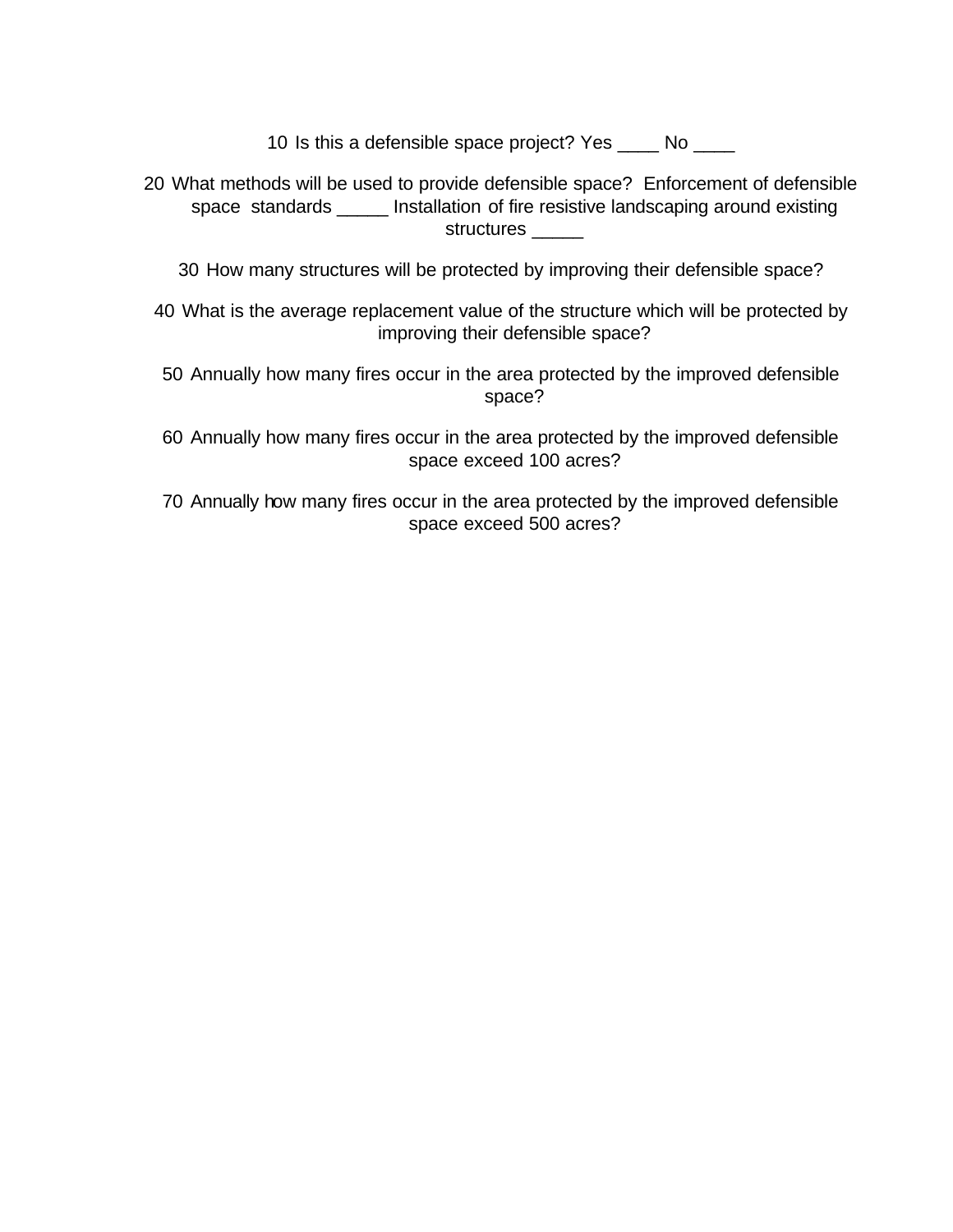## **Annex D Part 6 - BENEFIT COST ANALYSIS B SEISMIC SUPPLEMENT**

**FEMA requires a benefit cost analysis of all projects. Benefits must be equal to or greater than the project costs for a project to be eligible for funding. The benefits considered are the reduction in project future damages and losses due to the mitigation project.**

**If exact information is not available, it is acceptable to use approximate date, reasonable estimates or informed judgments. However, all estimates must be clearly identified and be justified by a written explanation. Since benefit cost uses mathematical calculations, all prior damage estimates, probable future losses, duration, etc., must be quantified.**

#### **STRUCTURAL RETROFIT**

**Building Location:**

#### **Name of building/facility:**

**Address:**

**City: Zip:**

**Provide a street map (8 2@ by 11@) with building identified.**

**General Information:**

**Number of stories above grade:**

**Total flood area in square feet:**

**Date of construction:**

**Does the building have historical significance?**

**What is the building=s function?**

**Building and Site Description:**

**An engineer=s description of the building or facility (structure) is required along with an analysis of the seismic hazard involved. The description should cover construction types, framing, foundations, etc. Explain any seismic design, complications such as soft story, irregular shape heavy masonry, chimney, etc. This description is to include expected seismic performance information, fragility**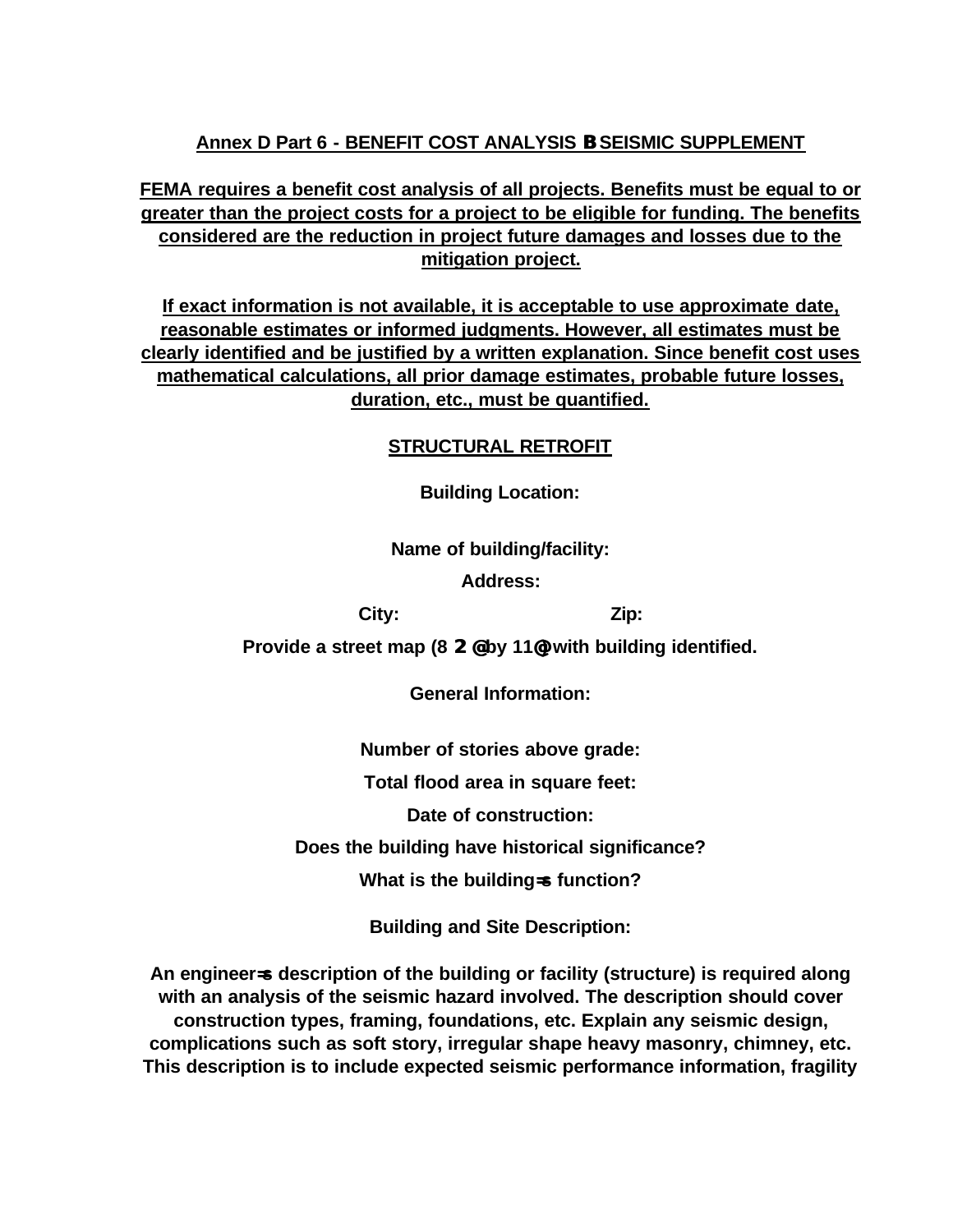**curves of buildings and contents, seismic hazard analysis, casualty rates and other related information as available.** 

**Provide an engineer=s description of the existing structure and descriptions of the sol type and geotechnical reports.**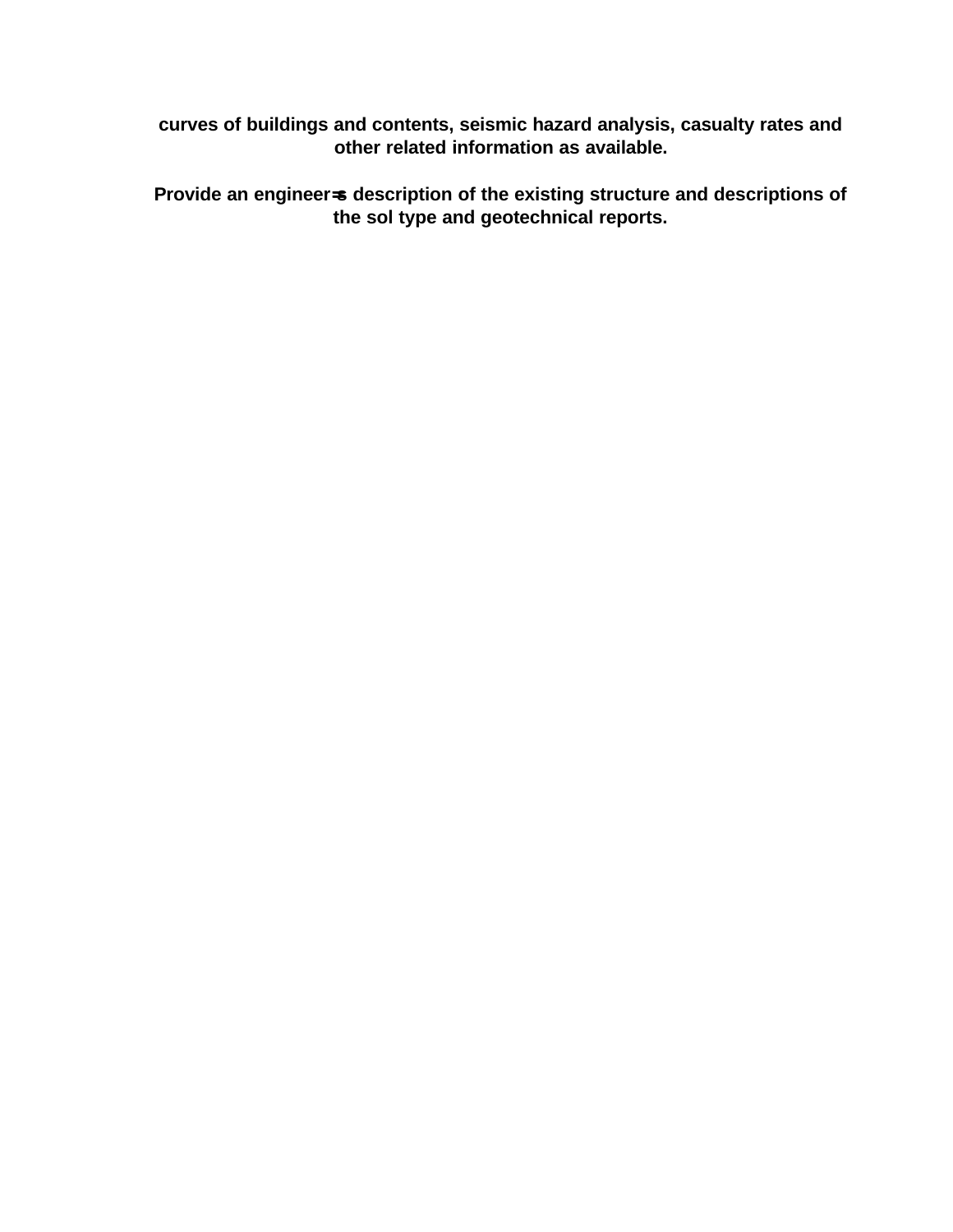| 1              | Wood Light Frame                                        |
|----------------|---------------------------------------------------------|
| $\overline{2}$ | Wood (Commercial or Industrial)                         |
| 3              | <b>Steel Moment Frame</b>                               |
| 4              | <b>Steel Braced Frame</b>                               |
| 5              | <b>Steel Light Frame</b>                                |
| 6              | <b>Steel Frame with Concrete Shear Walls</b>            |
| $\overline{7}$ | Steel Frame with Unreinforced Masonry Fill              |
| 8              | <b>Concrete Moment Frame</b>                            |
| 9              | <b>Concrete Frame with Concrete Shear Walls</b>         |
| 10             | Concrete Frame with Unreinforced Masonry Infill         |
| 11             | Precast Concrete Tilt-up                                |
| 12             | <b>Precast Concrete Frame with Concrete Shear Walls</b> |
| 13             | <b>Precast Concrete Frame without Shear Walls</b>       |
| 14             | Unreinforced Masonry Bearing Wall                       |
| 15             | Reinforced Masonry with Precast Concrete Diaphragm      |
| 16             | Reinforced Masonry with Flexible Diaphragm              |
| 17             | Mobile Home                                             |
| 18             | Other-User DefinedYprovide explanation.                 |

# **Building Type B Check the appropriate category(ies):**

### **Demolition Threshold:**

Many buildings or facilities (structures) may be considered to be demolished rather than be repaired when the cost to repair the damage exceeds the replacement cost. Demolition threshold is the percentage of a structure damage., in which case the structure would be replaced rather than be repaired. Demolition threshold may be considered 20% to 30% for old, marginal or substandard structures, 50% 50 60% for modern structures and 100% for historical structures.

What is the demolition threshold?

### **Replacement Value:**

The replacement value is the cost to provide a functionally equivalent building or facility (structure) of the same size. For historical buildings, provide reproduction value; this value is a more appropriate measurement for a historical structure replacement value.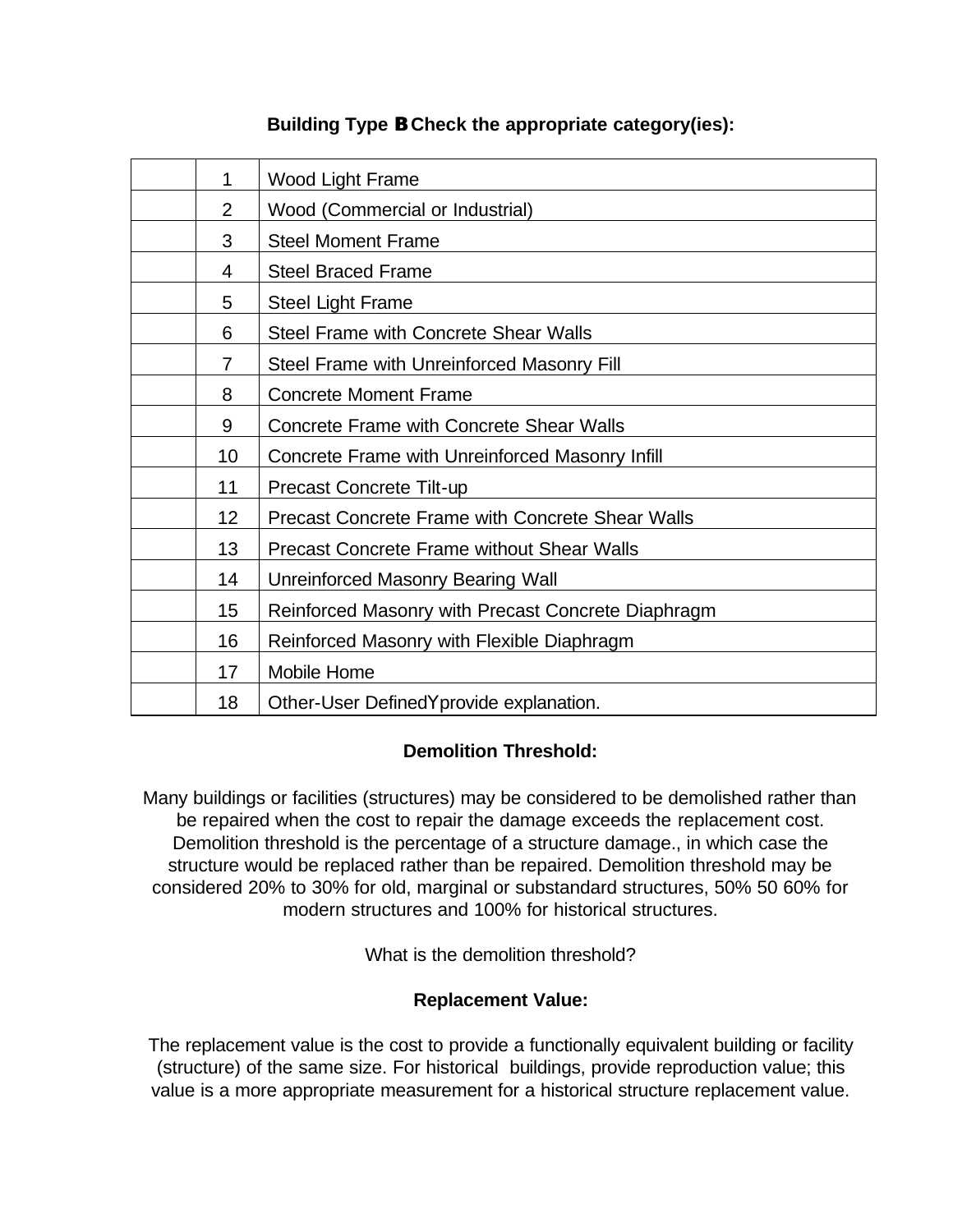What is the structure replacement value (total cost or cost per square foot)?

## **Contents Value:**

The value of the structure contents is the estimated total value of its contents, including furniture, flooring, equipment, computers, supplies, artwork, etc. For most structures the contents value is significantly smaller than the value of the structure.

Please provide a description and a value of the contents (total value or per square foot).

### **Displacement Costs Due to Earthquake Damage:**

Displacement costs due to earthquake damage may occur when occupants must operate from a temporary site while earthquake damage to the original structure is repaired. Major earthquakes may cause extensive damage to many structures, thus reducing any available alternate space leading to higher rental costs through the damaged area. Other displacement costs include moving and extra operating costs incurred because of the disruption and displacement from the original and normal quarters.

Please provide other costs of displacement (per month).

### **Building Occupancy:**

Provide the average number of persons (employees and visitors) present in the building during the day, evening and night for weekdays and weekends, the hours per day, months per year.

|                 | Weekdays |         |              | Weekends |         |              |
|-----------------|----------|---------|--------------|----------|---------|--------------|
|                 | Day      | Evening | <b>Night</b> | Day      | Evening | <b>Night</b> |
| Occupants       |          |         |              |          |         |              |
| Days per Week   |          |         |              |          |         |              |
| Hours per Day   |          |         |              |          |         |              |
| Months per Year |          |         |              |          |         |              |

### **Value of Public/Nonprofit Services:**

This section applies to public/nonprofit facilities only. If the building under evaluation is commercial or residential then bypass this section. The annual budget is the total annual operating cost of all public/nonprofit agency functions located in the building. This total includes rental costs, but exclude Apass through money@, such as Social Security payments that the agency receives and redistributes.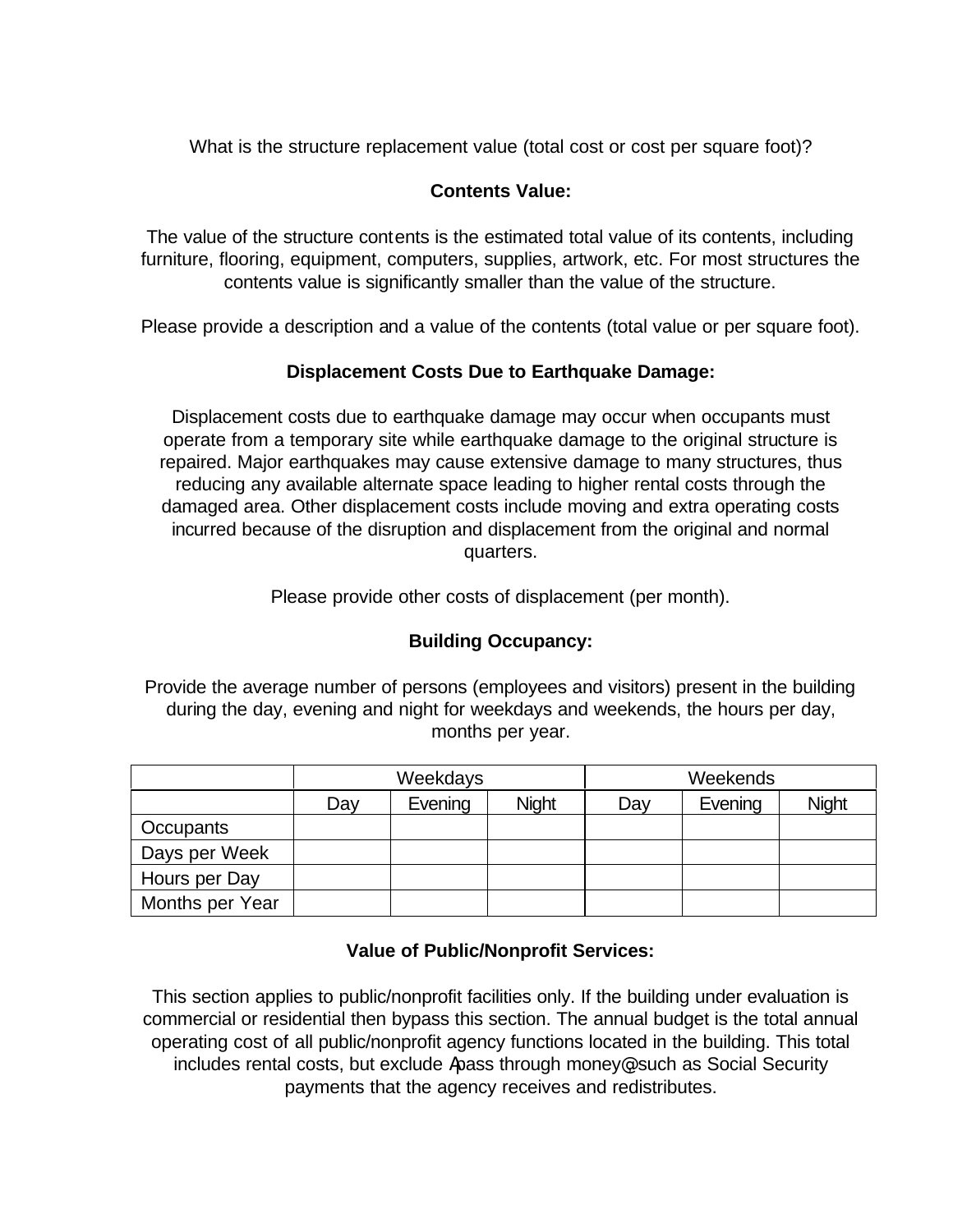Describe the services provided. What is the annual budget of the public/nonprofit agency? Is the rent included in the annual budget? If the rent is not included, what is a reasonable estimated rent (per month)?

#### **Post-Disaster Continuity Premium:**

Some public/nonprofit services may have little demand after a disaster, while other may be vital to be maintained. Public/nonprofit services that are important for post-disaster response and recovery are worth more to the community after the disaster than in normal circumstances. The post-disaster continuity premium assigns an extra value to these post-disaster services. For example, emergency services would be vital in the hours and days immediately following a disaster, whereas routine services, such as employment referral, would not. Based on the nature of the services, the post-disaster continuity premiums is how much extra daily costs the tenant or agencies would be willing to spend to maintain the normal functions. Routine services that can be delayed with little or no impact should not have a continuity premium.

Please provide the post-disaster continuity premium (per day) if applicable.

#### **Functional Downtime:**

Functional downtime is the estimated number of days a public/nonprofit agency cannot provide due to disaster related caused damage. For example, an agency may estimate to relocate out of its building for 60 days, but may resume service from temporary quarters after seven days. The functional downtime is considered seven (7) days.

The typical functional downtime estimate assumes that for every 1% of building damage sustained, one day of functional downtime occurs. It is assumed that public/nonprofit agencies and businesses will resume function at a temporary site within 30 days. Thus, the typical functional downtime is capped at 30 days.

Functional downtime is also used to estimate income losses (if applicable) due to earthquake damage.

If the estimated functional downtime is different from the typical, please describe in detail.

#### **Rent and Business Income Loss:**

Where there is rental income from residential and commercial space, please provide the total monthly rent from all tenants.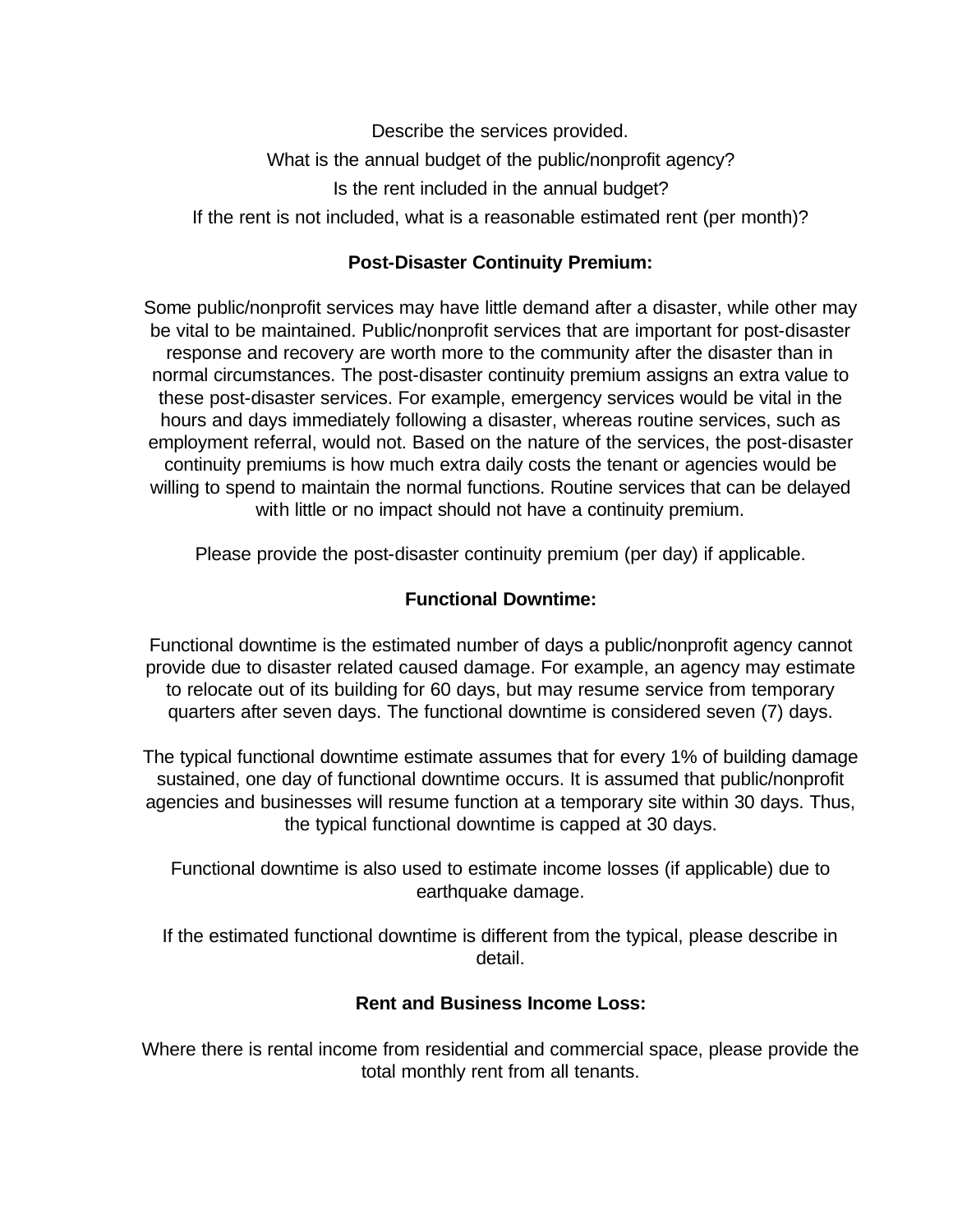Please provide the estimated net income of commercial business per month.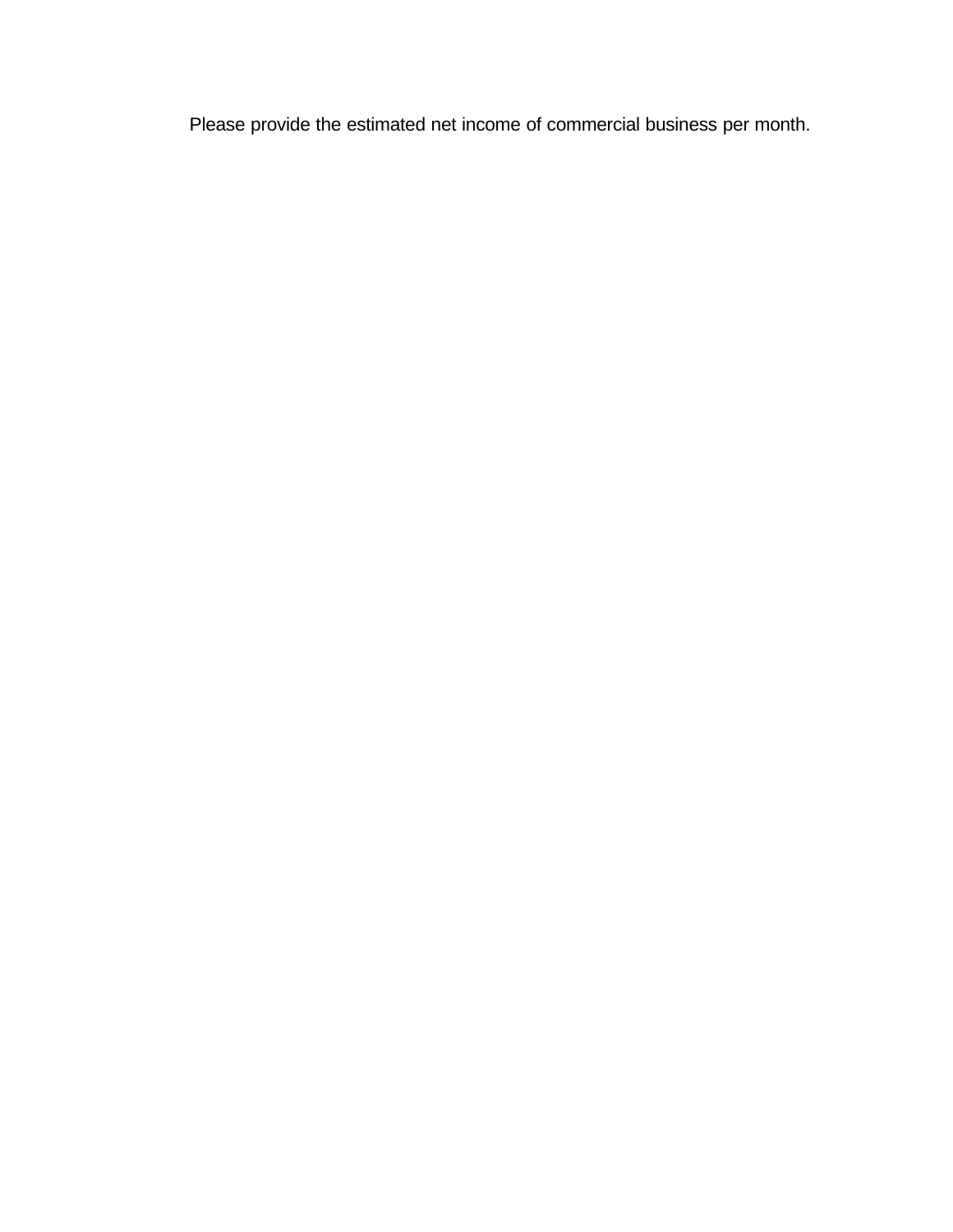### **Project Mitigation Costs:**

Project mitigation costs should include all direct construction costs plus other costs such as architectural and engineering fees, testing, building permits and project management, but relocation costs should be excluded. Unavoidable costs such as required code upgrades are to be individually listed.

Please provide the project mitigation costs:

The year in which the project cost was estimated:

### **Project Life of Mitigation:**

The project-s useful life is the estimated number of years during which the project mitigation will maintain its effectiveness. A useful life of 5 to 10 years for an equipment purchase is commonplace. Useful lives of 30 years for residential buildings and 50 years for non-residential buildings are typical. For major infrastructure projects, or for historically important buildings, useful lives of 50 to 100 years may be appropriate.

Please provide the project in mitigation useful life (in years).

### **Relocation Costs:**

For some mitigation projects, occupants may have to be relocated for construction of the project. Relocation time is the number of months for which the building must be vacated in order for the mitigation project to be completed. Note this relocation time is completely distinct from the displacement time needed to repair earthquake related damages. Other relocation costs include moving and extra operating costs incurred because of the temporary relocation.

What is the project relocation time (in months)?

What are the estimated rental costs during occupant relocation (in square foot/per month)?

If there are other relocation costs (per month) please provide.

### **Displacement costs:**

Displacement time is the estimated number of days the occupants are vulnerable to displacement due to seismic damage. Displacement time may be shorter than the repair time because some earthquake damage repairs can be made with occupants in the building. If the estimated displacement time due to earthquake is unusual or out of the ordinary.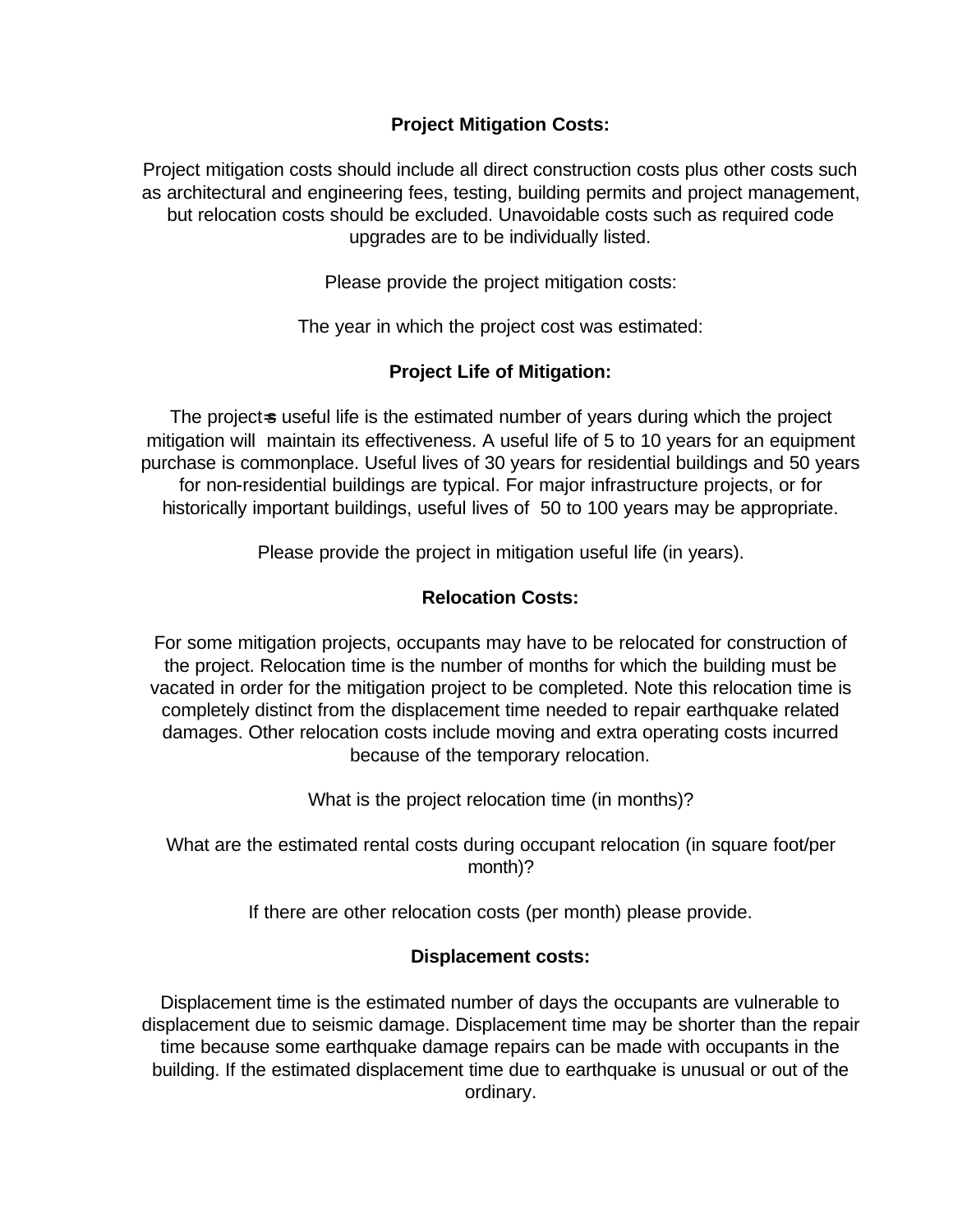Please describe displacement costs in detail.

#### SEISMIC RETROFIT OF PENDANT LIGHTING AND SUSPENDED CEILING SYSTEMS

### **Facility Information:**

Number of facility locations requiring retrofit Provide name(s) and address(es) of facility Provide a street map with location of facility

# **Project Information:**

Provide total number of lights to be retrofitted per facility Provide unit cost per light per facility to retrofit Provide total cost per facility to retrofit lights Provide total cost to retrofit all lights if different from the preceding answer. Provide the total square feet of ceiling to retrofit per facility Provide unit cost per square foot to retrofit ceiling per facility Provide total cost per facility to retrofit ceiling. Provide total cost to retrofit all ceilings if different from the preceding answer.

### SEISMIC BRACING OF EMERGENCY POWER OR COMMUNICATIONS SYSTEMS

# **Facility Information:**

Provide number of locations requiring bracing. Provide name(s) and address(es) of facility(ies). Provide a street map with the location of the facility(ies).

### **Project Information:**

Please provide a list of equipment to be braced per facility.

Include the size or capacity of the equipment and the replacement cost.

Describe the critical function of the equipment and the consequences if there was a loss of function due to a seismic event. If a cost for the loss of function can be determined, please provide.

What is the cost of bracing the equipment per each piece of equipment requiring bracing?

What is the total cost of all bracing at each facility?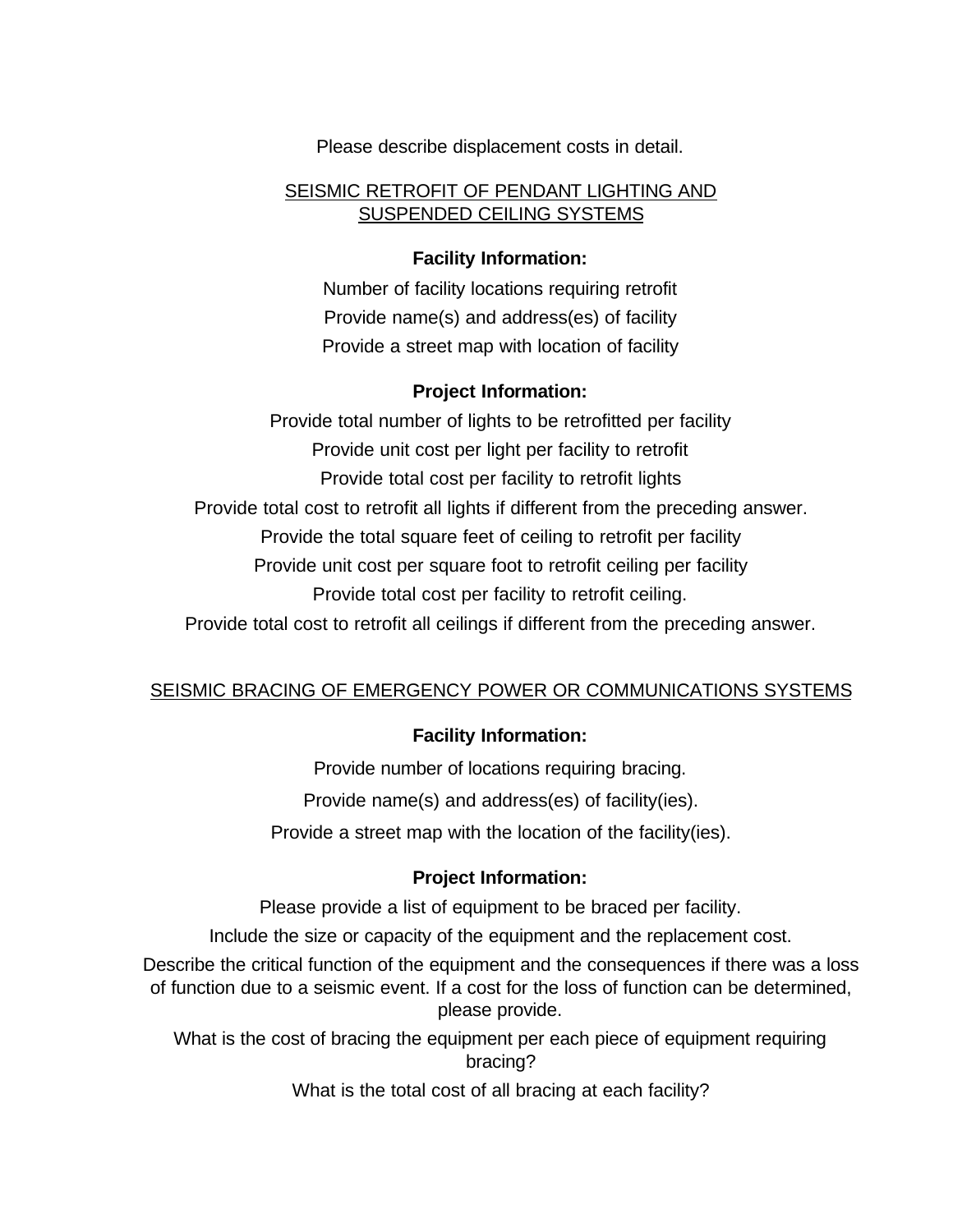What is the total cost of all bracing at all facilities?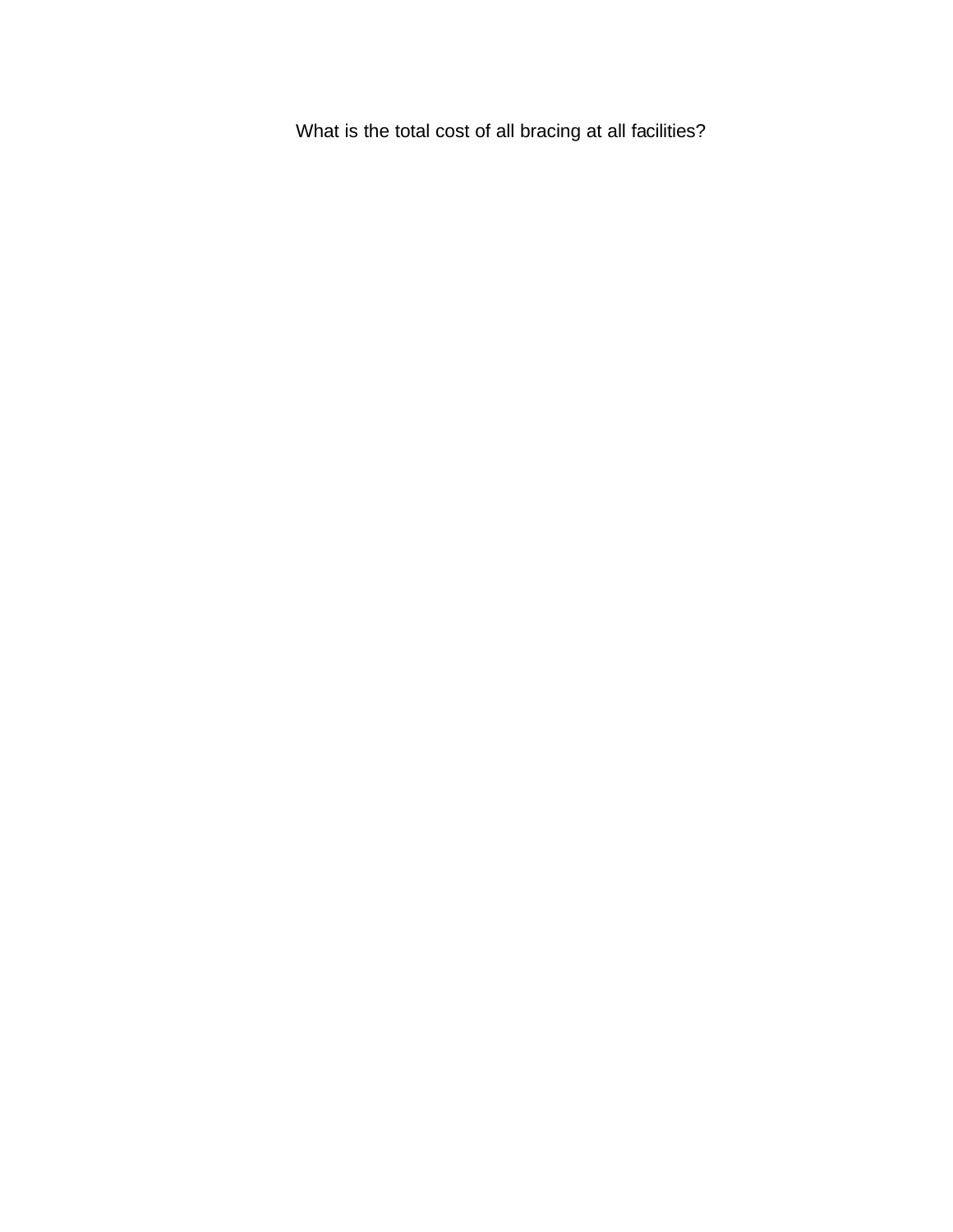#### **ANNEX D: Part 7**

# **Nevada Division of Emergency Management 2525 S. CARSON ST. CARSON CITY, NV 89710**

### **STATE-LOCAL DISASTER ASSISTANCE AGREEMENT HAZARD MITIGATION GRANT PROGRAM**

This agreement between the State of Nevada and\_\_\_\_\_\_\_\_\_\_\_\_\_\_\_\_\_\_ (the applicant) shall be effective on the date signed by the state and the applicant. It shall apply to all assistance funds provided by or through the state to the applicant as a result of a Presidential Declared Disaster occurring within the State of Nevada.

The applicant's designated representative certifies that:

- 1. He/she has legal authority to apply for assistance on behalf of the applicant.
- 2. The applicant will provide all necessary financial and managerial resources to meet the terms and conditions of receiving federal and state disaster.
- 3. The applicant will use disaster assistance funds solely for the purposes for which these funds are provided and as approved by the Governor's Authorized Representative (GAR).
- 4. The applicant agrees to provide the necessary local share of funding for completion of the project.
- 5. The applicant will appoint by resolution an Applicant's Local Agent to act on the jurisdiction's behalf and will establish and maintain a proper accounting system to record expenditures of disaster assistance funds in accordance with generally accepted accounting standards or as directed by the Governor's Authorized Representative.
- 6. The local cost share funding will be available within the specified time.
- 7. The applicant will give state and federal agencies designated by the Governor's Authorized Representative, any advance funds which are not supported by audit or other federal or state review of documentation maintained by the applicant.
- 8. The applicant will return to the state, within 15 days of such request by the Governor's Authorized Representative, any advance funds that are not supported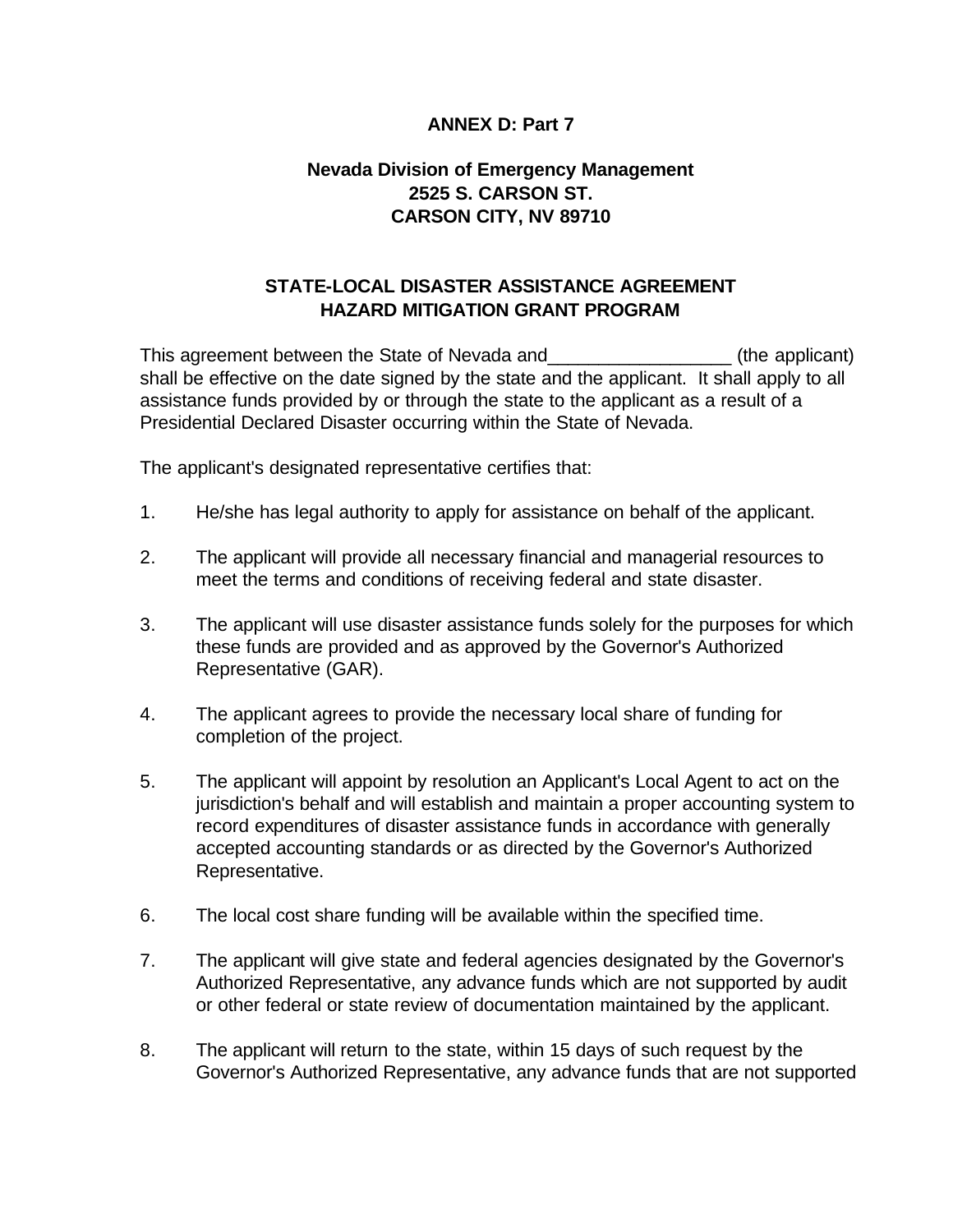by audit or other federal or state review of documentation maintained by the applicant.

- 9. The applicant will comply with all applicable codes and standards as pertains to this project and agrees to provide maintenance as appropriate.
- 10. The applicant will comply with all applicable provisions of federal and state law and regulation in regard to procurement of goods and services.
- 11. The applicant will begin project work within 90 days of approval of the grant and complete all items of work within one year unless an exception is granted to extend the time frame.
- 12. The applicant will comply with all federal and state statutes and regulations relating to nondiscrimination.
- 13. The applicant will comply with provisions of the Hatch Act limiting the political activities of public employees.
- 14. The applicant will comply with the National Flood Insurance Program (NFIP) purchase requirements.
- 15. The applicant will not enter into cost-plus-percentage-of cost contracts for completion of Hazard Mitigation Grant Projects.
- 16. The applicant will not enter into contracts for which payment is contingent upon receipt of state or federal funds.
- 17. The applicant will not enter into any contract with any party who is debarred or suspended from participating in federal assistance programs.

Signed for the Applicant

| Signature_________________________________ | Date                                 |
|--------------------------------------------|--------------------------------------|
| Signed for the State:                      |                                      |
|                                            | Governor-s Authorized Representative |
|                                            |                                      |